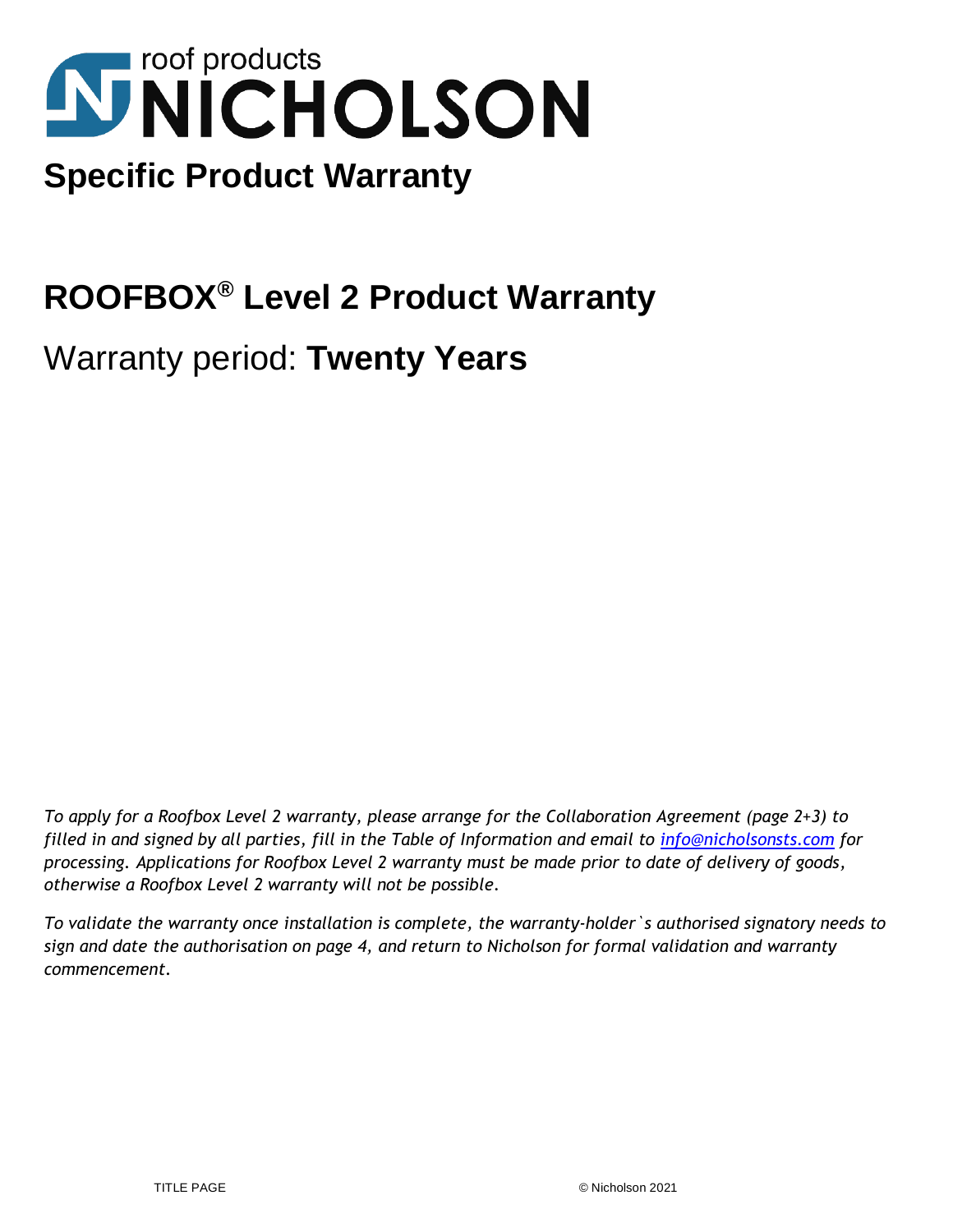# **COLLABORATION AGREEMENT**

Nicholson provides a comprehensive guide for the M&E Contractor and Roofbox installer – the 'Roofbox Modular System Manual'.

All Roofbox installations must comply with these guidelines to obtain a warranty.

# [Roofbox Modular System Manual](https://www.nicholsonsts.com/sites/default/files/files/standard/Roofbox%20Modular%20System%20Manual_Oct19_ONLINE.pdf)

| <b>PROJECT DETAILS</b>                                                                                                                                                                                                                                       |                                                                                                                    |  |  |
|--------------------------------------------------------------------------------------------------------------------------------------------------------------------------------------------------------------------------------------------------------------|--------------------------------------------------------------------------------------------------------------------|--|--|
|                                                                                                                                                                                                                                                              |                                                                                                                    |  |  |
| Project Name:                                                                                                                                                                                                                                                |                                                                                                                    |  |  |
| Project Address:                                                                                                                                                                                                                                             |                                                                                                                    |  |  |
| Nicholson Quotation Number:                                                                                                                                                                                                                                  |                                                                                                                    |  |  |
| (Nicholson quotation for the design, manufacture<br>and supply of Roofbox products, including delivery<br>to site complete with fitting instructions)                                                                                                        |                                                                                                                    |  |  |
| <b>PRINCIPAL CONTRACTOR</b>                                                                                                                                                                                                                                  |                                                                                                                    |  |  |
| <b>Principal Contrator Name:</b>                                                                                                                                                                                                                             |                                                                                                                    |  |  |
| Principal Contrator Co. Registration No.:                                                                                                                                                                                                                    |                                                                                                                    |  |  |
| <b>Principal Contrator Trading Address:</b>                                                                                                                                                                                                                  |                                                                                                                    |  |  |
| <b>Principal Contrator Responsibilties (Payment)</b>                                                                                                                                                                                                         |                                                                                                                    |  |  |
| 1.1                                                                                                                                                                                                                                                          | The Principal Contractor will provide Nicholson with an official purchase order for the Goods as identified in the |  |  |
| Quotation citing the agreed payment terms and incorporating Nicholson's Terms & Conditions of Sale.<br>The Principal Contractor shall make payments to Nicholson for the manufacture and supply of goods as quoted in a<br>1.2<br>timely and punctual manner |                                                                                                                    |  |  |
| Principal Contrator Responsibilties - (Design)                                                                                                                                                                                                               |                                                                                                                    |  |  |
| 1.3                                                                                                                                                                                                                                                          | The Principal Contractor will provide accurate dimensional information to inform Nicholson designs, as required    |  |  |
| 1.4                                                                                                                                                                                                                                                          | The Principal Contractor will review and check Nicholson's approval drawings, dimensions and details providing     |  |  |
| feedback as necessary.                                                                                                                                                                                                                                       |                                                                                                                    |  |  |
| 1.5                                                                                                                                                                                                                                                          | The Principal Contractor will review any revisions and provide confirmation for manufacture according to the       |  |  |
| dimensions and detailing shown                                                                                                                                                                                                                               |                                                                                                                    |  |  |
| The Principal Contractor will provide information as required for any roofing or cladding weathering details that<br>1.6<br>interface with the Roofbox for Nicholson to review and approve of                                                                |                                                                                                                    |  |  |
| Principal Contrator Responsibilties - (Related Works)                                                                                                                                                                                                        |                                                                                                                    |  |  |
| 1.7                                                                                                                                                                                                                                                          | The Principal Contractor will carry out roofing works required to weather Nicholson kerb upstands where supplied   |  |  |
| 1.8                                                                                                                                                                                                                                                          | The Principal Contractor will carry out any further roofing or cladding works required to weather other interfaces |  |  |
| between the roof and the Roofbox cabinet, if applicable                                                                                                                                                                                                      |                                                                                                                    |  |  |
| The Principal Contractor will be responsible for the engagement and payment of the Installation Subcontractor [and<br>1.9<br>the M&E Subcontractor] under [a] separate contract[s].                                                                          |                                                                                                                    |  |  |
|                                                                                                                                                                                                                                                              |                                                                                                                    |  |  |
| Other Principal Contractor responsibilities:<br>1.10<br>(please specify)                                                                                                                                                                                     |                                                                                                                    |  |  |
| Signed below on behalf of the Principal Contractor to agree to all Principal Contractor responsibilities listed above<br>(see 1.1-1.10)                                                                                                                      |                                                                                                                    |  |  |
| <b>Principal Contractor Authorised Signatory Name:</b>                                                                                                                                                                                                       |                                                                                                                    |  |  |
| <b>Principal Contractor Authorised Signatory Position:</b>                                                                                                                                                                                                   |                                                                                                                    |  |  |
| Signed: (Please use fill & sign or sign manually)                                                                                                                                                                                                            |                                                                                                                    |  |  |
| Date:                                                                                                                                                                                                                                                        |                                                                                                                    |  |  |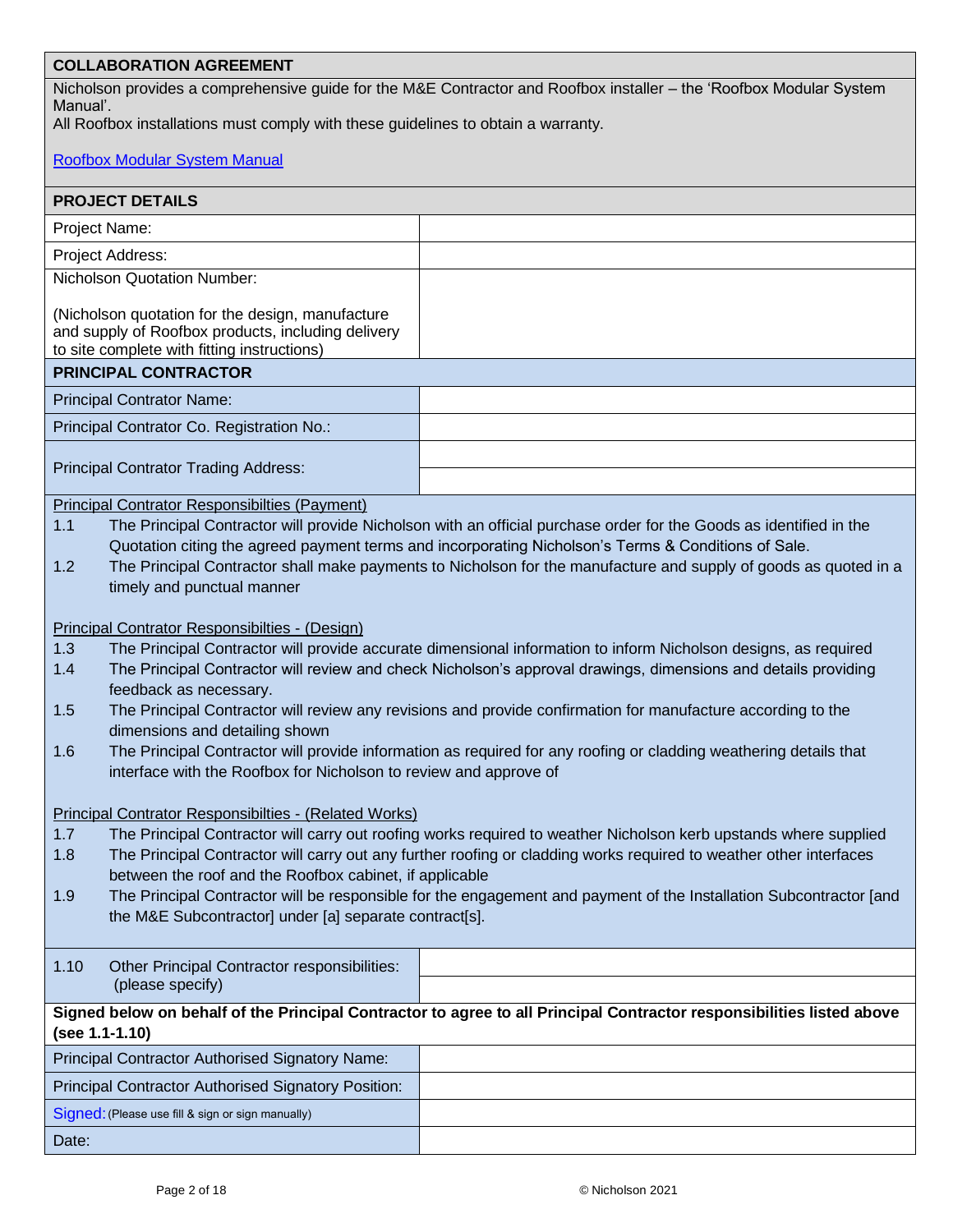| <b>COLLABORATION AGREEMENT</b> (continued)                                                                                                                                                                                                                                                                                                                                                                                                                                                                                                                                                                                                                                                                    |                                                                                                  |  |
|---------------------------------------------------------------------------------------------------------------------------------------------------------------------------------------------------------------------------------------------------------------------------------------------------------------------------------------------------------------------------------------------------------------------------------------------------------------------------------------------------------------------------------------------------------------------------------------------------------------------------------------------------------------------------------------------------------------|--------------------------------------------------------------------------------------------------|--|
| <b>ROOFBOX INSTALLATION CONTRACTOR</b>                                                                                                                                                                                                                                                                                                                                                                                                                                                                                                                                                                                                                                                                        |                                                                                                  |  |
| <b>Roofbox Installation Contrator Name:</b>                                                                                                                                                                                                                                                                                                                                                                                                                                                                                                                                                                                                                                                                   |                                                                                                  |  |
| Roofbox Installation Contrator Co.<br>Registration No.:                                                                                                                                                                                                                                                                                                                                                                                                                                                                                                                                                                                                                                                       |                                                                                                  |  |
| <b>Roofbox Installation Contrator Trading</b><br>Address:                                                                                                                                                                                                                                                                                                                                                                                                                                                                                                                                                                                                                                                     |                                                                                                  |  |
| <b>Roofbox Installation Contrator Responsibilities</b><br>$\mathbf{2}$<br>2.1<br>The Roofbox Installation Contractor will take delivery of the Roofbox products<br>The Roofbox Installation Contractor will complete the installation of the product according to the<br>2.2<br>'Roofbox Modular System Manual' including without limitation:<br>Cutting the Roofbox panels neatly around the service penetrations, to the tolerances specified in the<br>2.2.1<br>Roofbox Modular System Manual<br>2.2.2<br>Sealing the service penetrations to the Roofbox panels<br>Installing the weathering flashings making an effective seal to the panels and to the service penetrations<br>2.2.3<br>(as applicable) |                                                                                                  |  |
| 2.2.4                                                                                                                                                                                                                                                                                                                                                                                                                                                                                                                                                                                                                                                                                                         | Installing the flexible flashing seals between the service penetrations and weathering flashings |  |
| <b>Other Roofbox Installation</b><br>2.3<br>Contractor responsibility. (please<br>specify)                                                                                                                                                                                                                                                                                                                                                                                                                                                                                                                                                                                                                    |                                                                                                  |  |
| <b>Roofbox Modular System Manual</b>                                                                                                                                                                                                                                                                                                                                                                                                                                                                                                                                                                                                                                                                          |                                                                                                  |  |
| Signed below on behalf of the Roofbox Installation Contractor to agree to all Roofbox Installation<br>Contractor responsibilities listed above (see 2.1 - 2.3)                                                                                                                                                                                                                                                                                                                                                                                                                                                                                                                                                |                                                                                                  |  |
| <b>Principal Contractor Authorised Signatory</b><br>Name:                                                                                                                                                                                                                                                                                                                                                                                                                                                                                                                                                                                                                                                     |                                                                                                  |  |
| <b>Principal Contractor Authorised Signatory</b><br>Position:                                                                                                                                                                                                                                                                                                                                                                                                                                                                                                                                                                                                                                                 |                                                                                                  |  |
| Signed: (Please use fill & sign or sign manually)                                                                                                                                                                                                                                                                                                                                                                                                                                                                                                                                                                                                                                                             |                                                                                                  |  |
| Date:                                                                                                                                                                                                                                                                                                                                                                                                                                                                                                                                                                                                                                                                                                         |                                                                                                  |  |

| <b>M&amp;E CONTRACTOR</b>                                                                                                        |                                                                                                        |  |  |
|----------------------------------------------------------------------------------------------------------------------------------|--------------------------------------------------------------------------------------------------------|--|--|
| <b>M&amp;E Contrator Name:</b>                                                                                                   |                                                                                                        |  |  |
| M&E Contrator Co. Registration No.:                                                                                              |                                                                                                        |  |  |
| <b>M&amp;E Contrator Trading Address:</b>                                                                                        |                                                                                                        |  |  |
| $\mathbf{3}$<br><b>M&amp;E Contrator Responsibilities</b>                                                                        |                                                                                                        |  |  |
| 3.1                                                                                                                              | The M&E Contractor will install M+E services in accordance with the Nicholson Roofbox Modular          |  |  |
| System Manual– Section 1 - Design and installation of mechanical services                                                        |                                                                                                        |  |  |
| 3.2                                                                                                                              | The M&E Contractor will provide information on duct sizes and insulation thicknesses in time to enable |  |  |
| a design and manufacturing schedule to be prepared for the flashings                                                             |                                                                                                        |  |  |
| 3.3<br>The M&E Contractor will review and approve the services flashings in a timely manner                                      |                                                                                                        |  |  |
| 3.4<br><b>Other M&amp;E Contractor</b>                                                                                           |                                                                                                        |  |  |
| Responsibility (please specify)                                                                                                  |                                                                                                        |  |  |
|                                                                                                                                  |                                                                                                        |  |  |
| <b>Roofbox Modular System Manual section 1:</b>                                                                                  |                                                                                                        |  |  |
| Signed below on behalf of the M&E Contractor to agree to all M&E Contractor responsibilities listed<br>above $-$ see 3.1 $-$ 3.5 |                                                                                                        |  |  |
| <b>Authorised Signatory Name:</b>                                                                                                |                                                                                                        |  |  |
|                                                                                                                                  |                                                                                                        |  |  |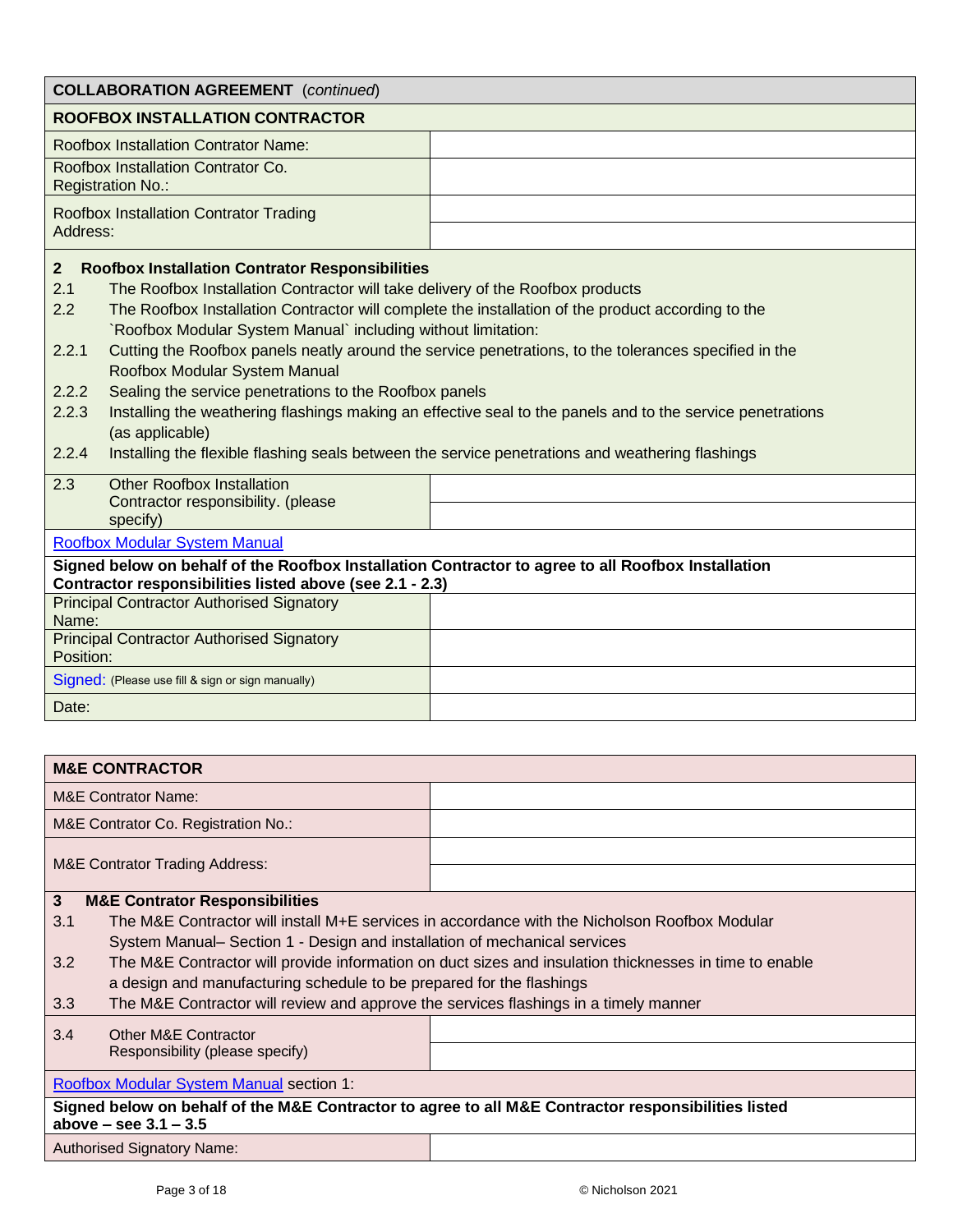| <b>Authorised Signatory Position:</b>             |  |
|---------------------------------------------------|--|
| Signed: (Please use fill & sign or sign manually) |  |
| Date:                                             |  |

|                         | <b>EXCLUSIONS</b>                                                                                     |
|-------------------------|-------------------------------------------------------------------------------------------------------|
| $\overline{\mathbf{4}}$ | <b>Exclusions to the warranty -</b> The following will be excluded from any warranty issued:          |
| 4.1.1                   | Vertical service penetrations through a Roofbox lid panel                                             |
| 4.1.2                   | Service penetrations that are inclined towards the Roofbox that cause water to track back towards the |
|                         | Roofbox                                                                                               |
| 4.1.3                   | Service penetrations not installed in accordance with the Roofbox Modular System Manual               |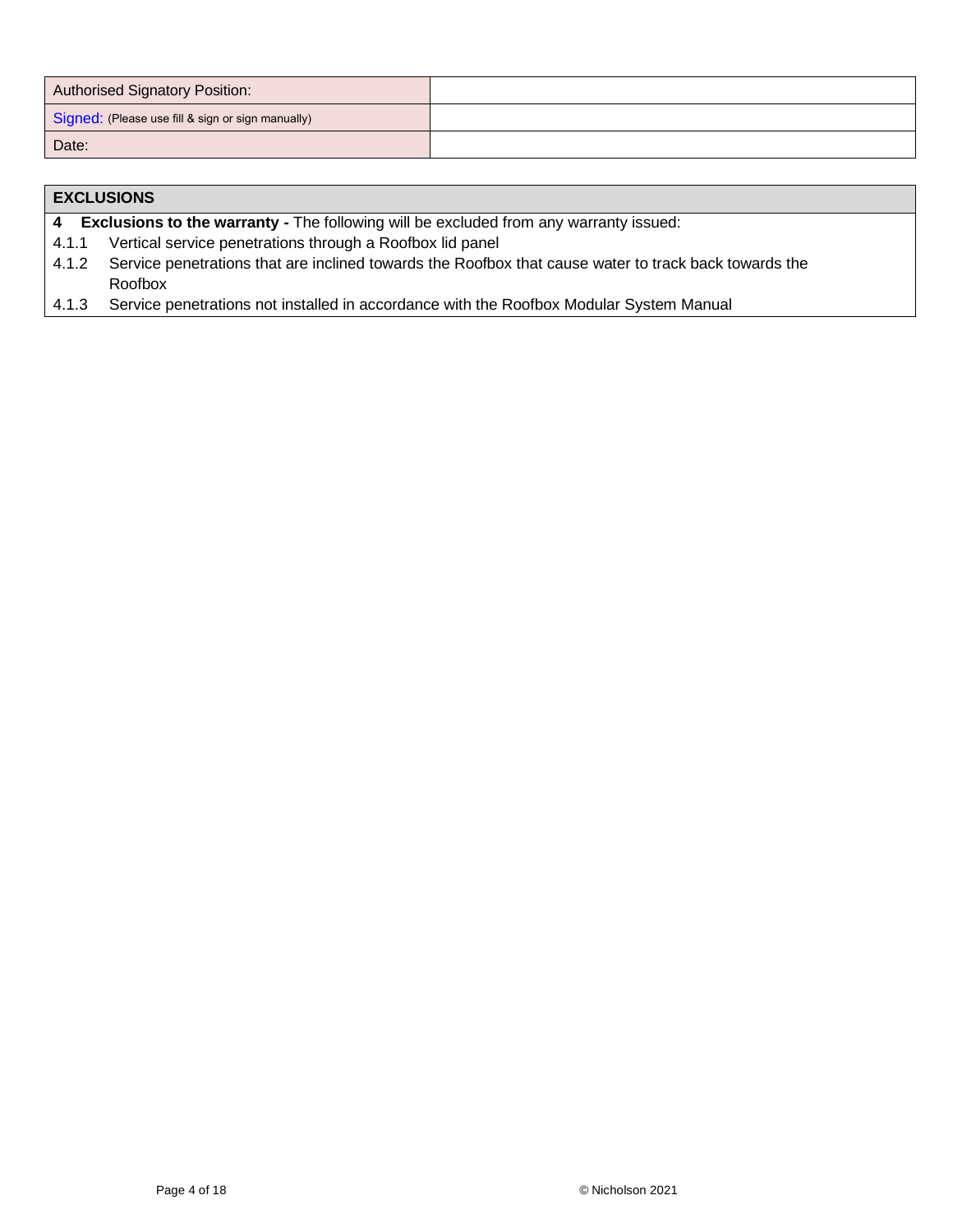| <b>TABLE OF INFORMATION</b>                                                                                                                             |                         |  |  |
|---------------------------------------------------------------------------------------------------------------------------------------------------------|-------------------------|--|--|
| Name of warranty-holder:                                                                                                                                |                         |  |  |
| Address of warranty-holder:                                                                                                                             |                         |  |  |
|                                                                                                                                                         |                         |  |  |
| Warranty-holder authorised contact name:                                                                                                                |                         |  |  |
| Warranty-holder contact no:                                                                                                                             |                         |  |  |
| <b>Contact Email address:</b>                                                                                                                           |                         |  |  |
| Project/contract name:                                                                                                                                  |                         |  |  |
|                                                                                                                                                         |                         |  |  |
| Project address:                                                                                                                                        |                         |  |  |
| Is project location within 2km of coast or<br>saltwater estuary?                                                                                        | <b>YES</b><br><b>NO</b> |  |  |
| If yes, please provide more details                                                                                                                     |                         |  |  |
| Is project location in the vicinity of an oil<br>refinery, industrial works or any facility that<br>would give rise to adverse surface<br>contaminants? | <b>YES</b><br><b>NO</b> |  |  |
| If yes, please provide more details                                                                                                                     |                         |  |  |
| Roofbox installer name:                                                                                                                                 |                         |  |  |
| Roofbox installer address:                                                                                                                              |                         |  |  |
|                                                                                                                                                         |                         |  |  |
| Roofbox installer contact name:                                                                                                                         |                         |  |  |
| Roofbox installer contact no.                                                                                                                           |                         |  |  |
| Roofbox installer contact email address:                                                                                                                |                         |  |  |
| Nicholson Invoice No's related to this project                                                                                                          |                         |  |  |

Warranty-Holders Authorised Signature: *(to be completed following completion of installation)* The undersigned certifies that all the details shown on this form are correct, that all installation on applicable projects is completed satisfactorily according to best practice, and pursuant to clause 9.4 of Nicholson's Conditions of Sale, requests an express Warranty in accordance with the specific details set out in this document.

Signed (on behalf of the warranty-holder) (Please use fill & sign or sign manually)

Print Name: Position: Print Name: Position: Position: Position: Position: Position: Position: Position: Position: Position: Position: Position: Position: Position: Position: Position: Position: Position: Position: Position

| <b>NICHOLSON VALIDATION (Nicholson use only)</b> |  |
|--------------------------------------------------|--|
| Warranty period confirmed by Nicholson           |  |
| Limitations (If any)                             |  |
| Validated by                                     |  |
| Signed (Please use fill & sign or sign manually) |  |
| Position                                         |  |
| Validation date                                  |  |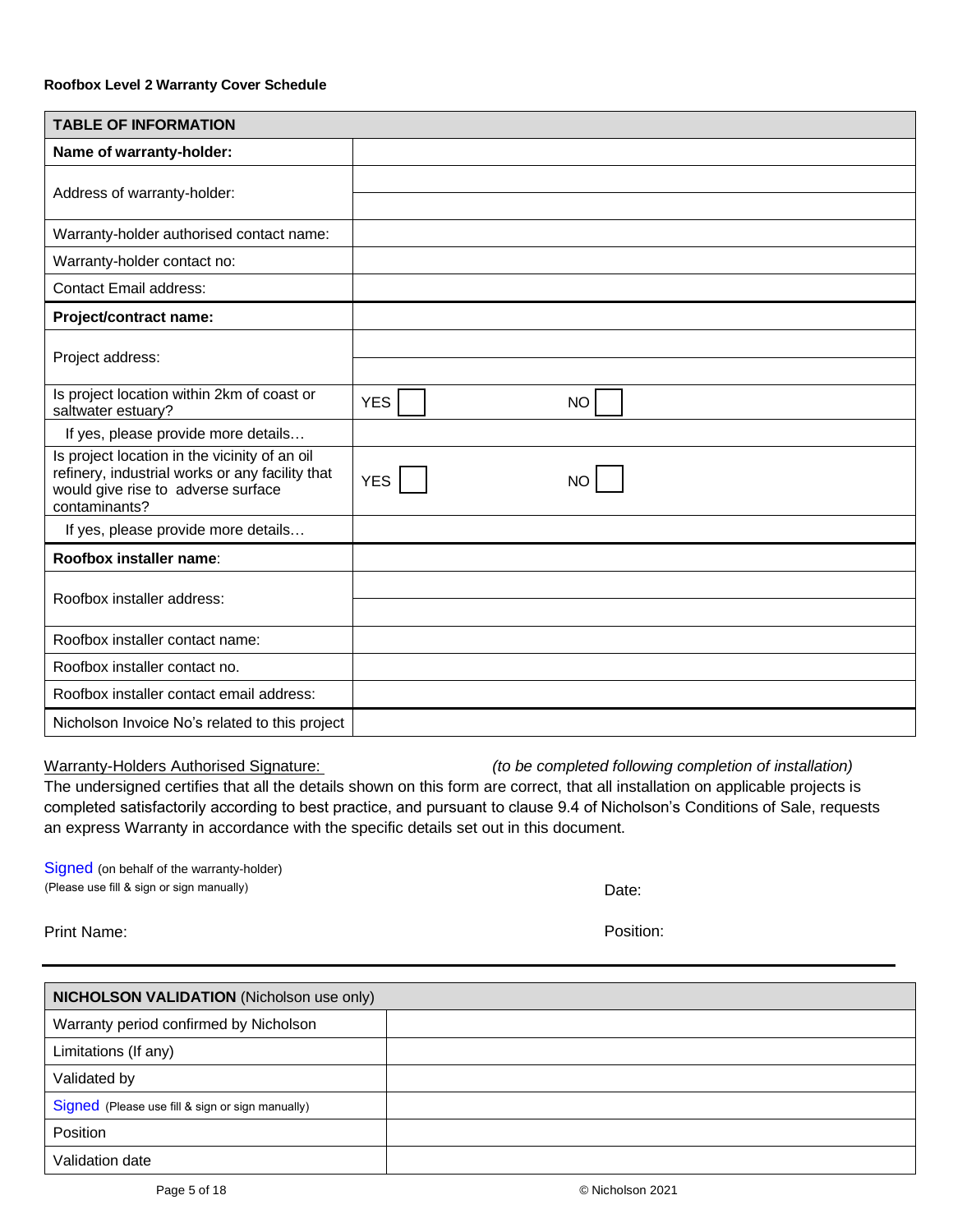# **1.0 Warranty**

- 1.1. This Warranty forms part of the Contract between Nicholson and the Buyer of Goods in accordance with paragraph 9.4 of Nicholson's Conditions of Sale.
- 1.2. Abbreviations as follows are used in this Warranty: RSM = Roofing System Manufacturer VCL = Vapour Control Layer NFRC = National Federation of Roofing Contractors SPRA = Single Ply Roofing Association
- 1.3. Definitions as follows are used in this Warranty:
	- 1.3.1 "Buyer" means the person, company or firm who purchased the Goods from Nicholson pursuant to the Invoice and/or Order Acknowledgment specified on the Warranty Cover Schedule;
	- 1.3.2 "Conditions of Sale" means the terms and conditions of sale of Nicholson as appended to this Warranty;
	- 1.3.3 "Contract" means the contract order(s) between Nicholson and the Buyer (as more particularly described the Warranty Cover Schedule) pursuant to which the Buyer purchased the Goods;
	- 1.3.4 "Force Majeure" means any event or cause beyond Nicholson's reasonable control, which by its nature could not have been foreseen, or, if it could have been foreseen, was unavoidable, including without limitation acts of God, explosion, flood, fire or accident, war, terrorism, riot, civil disturbance, acts, regulations, or measures of any kind on the part of any governmental, parliamentary or local authority, strikes, lock-outs or other industrial action, difficulties in obtaining raw materials, labour, fuel, parts or machinery, power failure or breakdown in machinery, nuclear, chemical or biological contamination, natural disasters or adverse weather conditions;
	- 1.3.5 "Goods" means those Nicholson manufactured roof products or systems described in the Warranty Cover Schedule, which Nicholson has supplied in accordance with the terms and conditions of the Contract and in respect of which this Warranty is given. For the avoidance of doubt the reference to "Goods" in this Warranty shall not extend to include any Third Party Products unless specifically referred to in the Warranty Cover Schedule;
	- 1.3.6 "Invoice" means the invoice sent by Nicholson to the Buyer, following payment by the Buyer, specifying quantities, prices, payment status and delivery details in respect of the Goods
	- 1.3.7 "Nicholson" means Nicholson STS Ltd Company No.12826317. Registered office and trading address Unit 13, Wireless Station Park, Chestnut Lane, Bassingbourn, SG8 5JH.
	- 1.3.8 "Order Acknowledgment" means the written acknowledgment of an order received by Nicholson from the Buyer, sent via email by Nicholson to the Buyer confirming quantities, prices, payment status and delivery details in respect of the Goods and appended to the Conditions of Sale;
	- 1.3.9 "Primary Function" means the function which the product is intended to perform as set out in clause 2.2;
	- 1.3.10 "Third Party Products" means any parts, materials or equipment used in the installation or fitting of, and/or as a fixture to, the Goods which are not themselves manufactured by Nicholson;
	- 1.3.11 "Warranty" has the meaning given to it under clause 1.4;
	- 1.3.12 "Warranty Period" means the period(s) confirmed by Nicholson on the Cover Schedule as a result of the Nicholson validation process, commencing on the date that the Goods were supplied to the Buyer, as shown on the invoice for the goods;
	- 1.3.13 "Warranty Cover Schedule" means the Table of Information, Warranty-holders authorised signature and Nicholson Validation to which these warranty terms and conditions are appended.
- 1.4. Subject to the provisions of the Collaboration Agreement and these warranty terms and conditions, Nicholson warrants to the Buyer that during the Warranty Period the Goods will not fail structurally and will continue to perform their Primary Function (the "Warranty").
- 1.5. In the event of any failure of performance of the Goods covered by this Warranty, then provided a valid claim is notified in accordance with the provisions of this Warranty, Nicholson shall, without charge to the Buyer and subject to the other provisions of this Warranty, either (at Nicholson's sole discretion);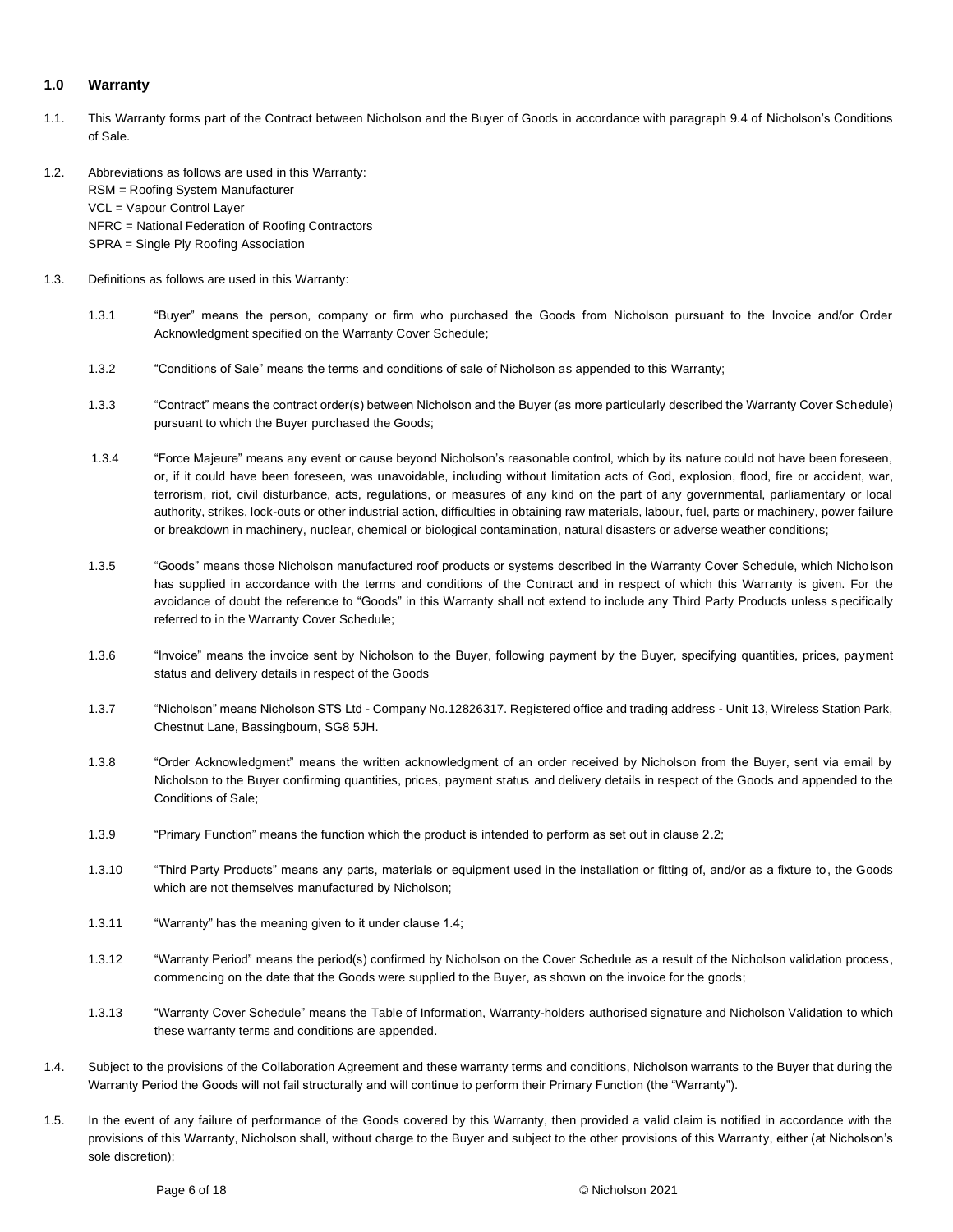- 1.5.1. replace the defective Goods with new Goods or part thereof in question; or
- 1.5.2. repair and restore the Primary Function of the Goods in such a manner as deemed fit by Nicholson without charge to the Buyer (subject always to such repair obligation being limited to the cost of labour and materials only)

Nicholson reserves sole discretion to ascertain appropriate measures to support suitable rectification.

- 1.6. Nicholson shall have no further liability to the Buyer, whether for any direct or indirect costs, losses, damages or claims, and the Buyer's attention is specifically drawn to the provisions of clause 4.9 and clause 5.2.
- 1.7. Each warranty issued applies exclusively to the Goods supplied under the Contract. Any Nicholson product purchased under another contract requires a separate warranty request to be completed.
- 1.8. The Buyer's rights and entitlement to bring a claim or otherwise make recovery under this Warranty (and Nicholson's liability under this Warranty) shall be subject to the following having been satisfied (and remaining satisfied):
	- 1.8.1 all terms of the Contract (including terms of payment, and Nicholson's standard Conditions of Sale pertaining to the Goods) are fully observed and complied with by the Buyer;
	- 1.8.2 all product specific warranty terms and conditions set out in clause 2 are fully observed and complied with by the Buyer; and
	- 1.8.3 all general warranty terms and conditions set out in clause 3 are fully observed and complied with by the Buyer.
- 1.9 The Warranty is given by Nicholson in reliance upon and upon condition of the accuracy of the information provided by the Buy er. Any inaccuracy in such information provided by the Buyer shall result in Nicholson ceasing to be liable or having any responsibility under this Warranty.

# **2.0 Product Specific Warranty Terms and Conditions**

- 2.1. ROOFBOX. References to ROOFBOX include all ROOFBOX Units included within the remit of the invoice(s) shown on the cover schedule
- 2.2. The primary function of the ROOFBOX unit is to provide a weatherproof cover over an opening in the roof structure when installed in accordance with the manufacturers fitting instructions, under normal conditions.
- 2.3. Specific Conditions relating to ROOFBOX products;
	- 2.3.1. The purchaser of the ROOFBOX Unit is deemed to have established that it is suitable and fit for purpose irrespective of any design proposal put forward by Nicholson.
	- 2.3.2. The method type and quantity of fixings used to fix the ROOFBOX cabinet to the building must be checked and approved by a competent structural engineer appointed by the purchaser/main-contractor/installer prior to installation taking into account local conditions, imposed loadings, wind loadings, uplift, building structure, adequacy of any fixing substrate and other relevant factors.
	- 2.3.3. The ROOFBOX Unit must be fitted by a competent person in accordance with the instructions supplied.
	- 2.3.4. It is the responsibility of the purchaser/main-contractor/installer to ensure that any pipes, cables, ducts or any mechanical services that penetrate the unit are supported in such a way that no weight load or stress load is borne by the ROOFBOX Unit. In addition it is the responsibility of the purchaser/main-contractor/installer to ensure that the flanges of any pipework or ductwork or any other part of the building or the building services do not conflict or clash with the Roofbox final weathering flashings or any other part of the Roofbox
	- 2.3.5. It is the responsibility of the purchaser/main-contractor/installer to ensure that any pipes, cables, ducts or any mechanical services that penetrate the Roofbox unit pass through the Roofbox wall elements in the cabinet penetrations zones and do not penetrate the lid of the Roofbox system
	- 2.3.6. It is the responsibility of the purchaser/main-contractor/installer to ensure that the Roofbox and/or other nearby building elements are positioned and arranged to ensure that all/any access that may be required for the installation or maintenance of the Roofbox or other building element is appropriately maintained
	- 2.3.7. It is the responsibility of the purchaser/main contractor/installer to ensure that any pipes, cables, ducts or any mechanical services that penetrate the unit are supported in such a way that water drains away from the ROOFBOX Unit and does not run along the services into the unit. In addition, it is a condition of this warranty that the outer surface of any pipes, cables, ducts or any mechanical services entering a Roofbox cabinet are fully weatherproofed and sealed. For the avoidance of doubt, any water ingress caused by water passing through an insulation layer or the inside of any pipes, cables, ducts or any mechanical services that enter a Roofbox cabinet is excluded from this warranty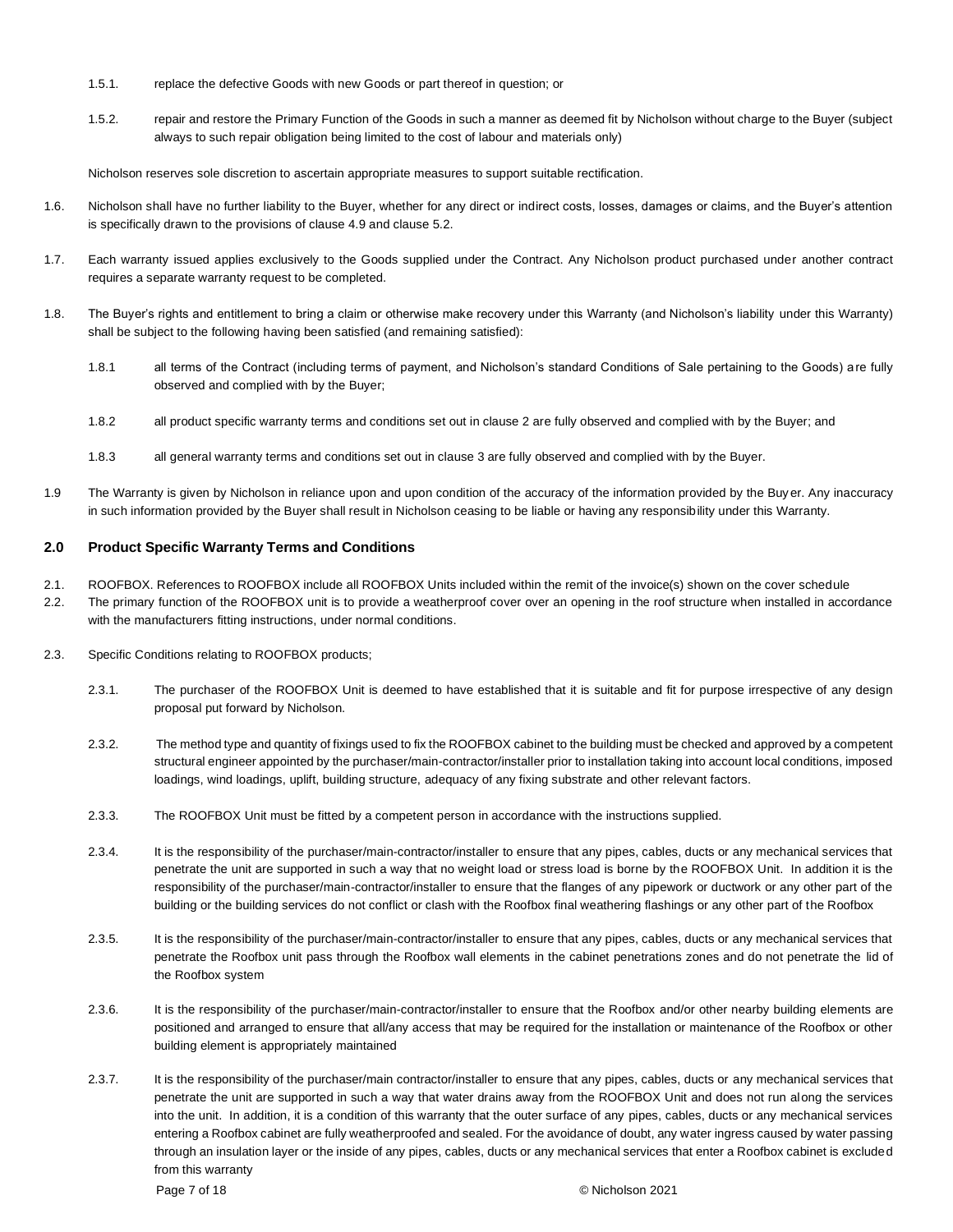- 2.3.8. Where the ROOFBOX/ROOFBOX Modular Units is used as a ventilation detail, weather louvres will provide Class C weather protection as standard. Under some weather conditions water may penetrate through these details. This does not constitute a breach of warranty.
- 2.3.9. It is the responsibility of the purchaser/main-contractor/installer to ensure that where any pipes, cables, ducts or any mechanical services penetrate the unit, penetrations are made in such a way as to ensure a weatherproof seal is made between the penetration and the Roofbox cabinet wall. This seal should be made as a matter of course and should be independent of any further weathering detail supplied by Nicholson such as weathering hoods and duct flashings. For the avoidance of doubt any failure caused by service penetrations not sealed to the Roofbox cabinet wall is expressly excluded from the warranty. Refer to the installation instructions for further details
- 2.3.10. It is the responsibility of the purchaser/main contractor/ installer to ensure that no dissimilar metals are in contact with the Roofbox unless adequate separation/isolation measures are employed. No claims for electrolytic corrosion will be valid.
- 2.3.11. It is the responsibility of the purchaser/main-contractor/installer to ensure that any interface of the Roofbox unit with other nearby, adjacent and abutting building elements including roofing membrane, parapets, abutments etc are detailed in such a way that the performance of the Roofbox Unit is not affected. Any damage caused by such occurrences is outside the provisions of this warranty.
- 2.3.12. It is the responsibility of the purchaser/main-contractor/installer to ensure that the Roofbox is installed in accordance with any prevailing conditions and regulations relating to the airtightness of the building. No claims relating to airtightness will be entertained.
- 2.3.13. It is the responsibility of the purchaser/main-contractor/installer to ensure that no elements are installed near to adjacent to or touching the Roofbox in any manner that detrimentally affects the ability of the Roofbox to resist water ingress into the building. In addition any sealing materials that are applied externally by third parties to the Roofbox cabinet and services are outside the scope of this warranty
- 2.3.14. The following will not be entertained as a basis for a claim and deemed excluded from this warranty:
	- 2.3.14.1. Any damage during transportation, lifting or handling once delivered to site
	- 2.3.14.2. Any part of the Roofbox enclosure being submerged in standing water
	- 2.3.14.3. Extreme, freak and abnormal weather conditions including build-up of freezing rain, ice, severe hail or snow
	- 2.3.14.4. Building movement caused by subsidence or earthquake
	- 2.3.14.5. Thermal performance being less than expected by the user
	- 2.3.14.6. Inability to obtain insurance due to materials used in manufacture
	- 2.3.14.7. Any emissions, smoke or fumes from the Roofbox in the case of a building fire
	- 2.3.14.8. Mastic seals installed in periods of inclement weather including very wet or hot conditions
	- 2.3.14.9. Extreme temperatures or conditions of services or other nearby elements
	- 2.3.14.10. Any performance issues due to the expansion/contraction of services, pipes, ducts, cables or any other property or behaviour of the pipes, ducts, cables that adversely affects the ability of the Roofbox to perform its primary function
	- 2.3.14.11. Wrong or differing construction dimensions of building different to drawings provided to Nicholson or site measurements taken
	- 2.3.14.12. Programme disruption by any issue relating to the Roofboxes including purchase and installation costs
- 2.3.15. Where ducts, pipes, services or any other item of mechanical electrical ventilation or plumbing equipment have been specified and/or supplied by a third party for off-site installation into the Roofbox Units, no claims for incorrect type/sizing/capacity will be entertained

# **3.0 General Warranty Terms and Conditions**

# **3.1. Roof Construction**

- 3.1.1. There must be no detectable moisture in the roof system during installation or at any time after installation. If there is water, moisture or interstitial condensation within the roof build-up, then the warranty is invalidated, see also 3.1.4.
- 3.1.2. There must be no chemical residue in the roof build up. If an existing roof structure has chemical residue, then the affected components must be removed prior to installing the new roof system.
- 3.1.3. The Goods are fully covered by our Warranty as long as all materials are new and approved for use in their applications by building control and regulations.
- 3.1.4. The waterproofing layer must be watertight and there must be no leaks in the roofing system for the Roofbox Warranty to be valid.
- 3.1.5. The particular roof installation where the products have been installed must be signed off and approved by any RSM for the Warranty to be held valid.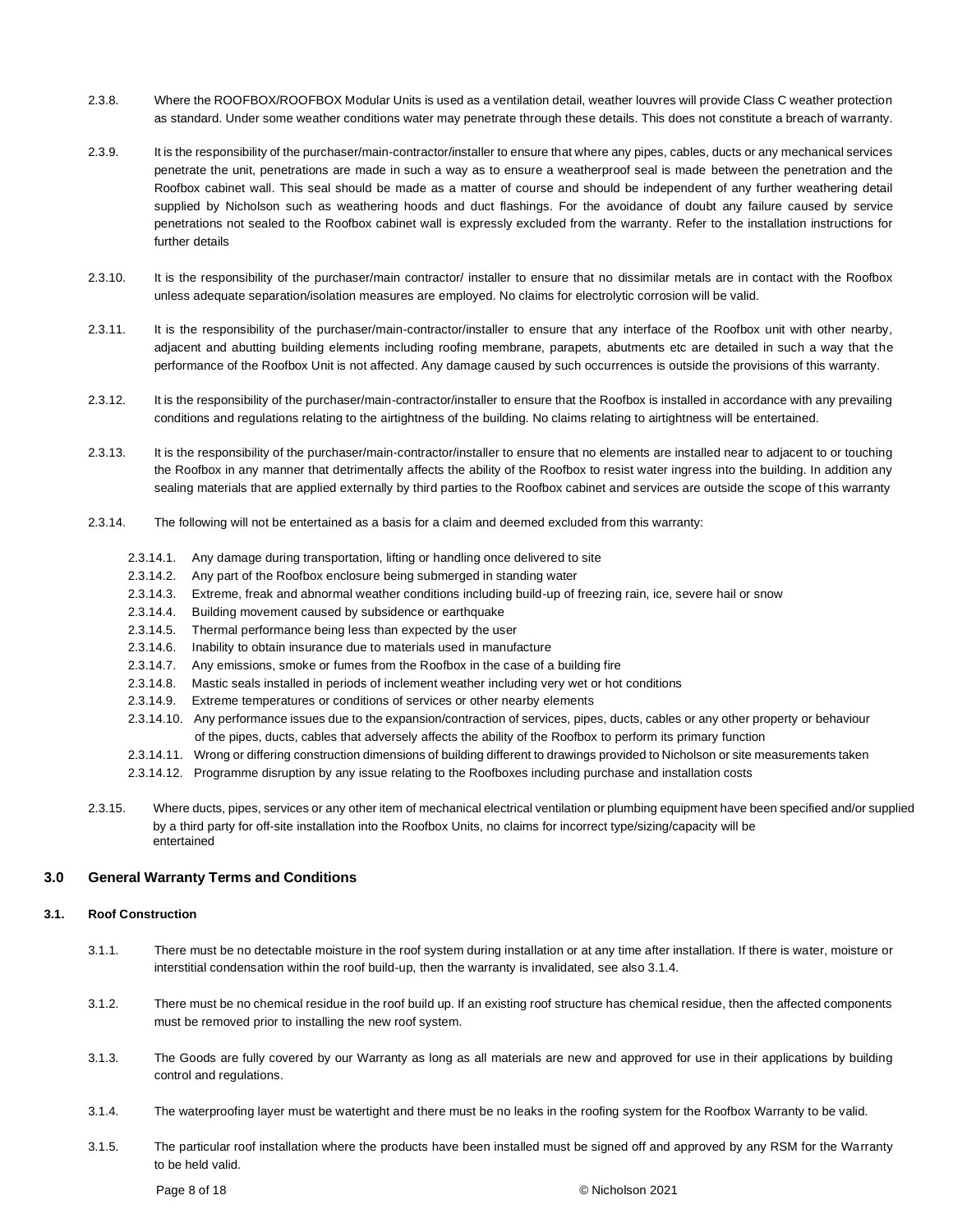- 3.1.6. The Warranty is limited to the duration of the warranty provided by the RSM for that particular roof.
- 3.1.7. Condensation caused by incorrectly detailed roof constructions including the absence of a VCL at all points will invalidate the warranty.

# **3.2. Modifications**

- 3.2.1. Any modification that materially affects the structural or waterproofing integrity of the ROOFBOX Unit will render the Warranty void.
- 3.2.2. Any further service penetrations must use the Roofbox flashings purchased from Nicholson and be installed in accordance with the Roofbox Installation Instructions.
- 3.2.3. The use of any fittings or flashings on a Roofbox installation not supplied by Nicholson will invalidate the Warranty.

# **3.3. Performance**

- 3.3.1. The colour of all coloured, coated and uncoated parts and any other feature of the Goods or any feature of the coating or exterior surfaces of the goods is not essential to the integrity of their primary function and is excluded from this Warranty.
- 3.3.2. It is assumed that the necessary earthing for lightning is provided by others. No warranty claims will be entertained for damage by lightning or other acts of God.

# **3.4. Environment and Building use**

- 3.4.1. Our Warranty fully covers roofs on buildings for residential and commercial use governed by any regulations in force concerning the well-being of the occupants. The external and internal roof environment must be safe for humans to work and live in with no extraction systems or breathing apparatus necessary. Outside of these conditions this Warranty is not valid but if required a project-specific Warranty may be able to be issued.
- 3.4.2. Our Warranty fully covers roofs on buildings for industrial use where the environment is equivalent to such use as stated in clause 3.4.1 and the materials used or stored are chemically inert. Outside of these conditions this Warranty is not valid. If required a project specific Warranty may be able to be issued.
- 3.4.3. If the goods are installed in a location within 2km of saltwater or oil refinery or industrial works or any facility or condition or atmospheric condition that may give rise to surface contaminants, the Warranty period is normally reduced to 5 years or other reduced period as advised by Nicholson at the time of validation as shown in the confirmed warranty period within the Nicholson validation section within the Cover Schedule
- 3.4.4. The Warranty cover is subject to a documented maintenance and cleaning regime as specified in section 6
- 3.4.5. The Warranty is only valid for buildings with a humidity class of Class 1 or Class 2 & 3 (BS 5250) Outside of these conditions this Warranty is not valid.
- 3.4.6. The Warranty is only valid for buildings with an internal temperature range -20°C to 50°C. Outside of these
- 3.4.7. conditions this Warranty is not valid but if required a project specific Warranty may be able to be issued.
- 3.4.8. There must be no change of purpose or use of the building on which the products are installed.

# **3.5. Routine Inspections**

- 3.5.1. This Warranty is conditional on an inspection of the installation being carried out immediately following the completion of the installation and at six-monthly intervals thereafter during the remainder of the Warranty period as detailed in section 6
- 3.5.2. It is the responsibility of the Warranty holder to arrange all inspections and meet any inspection costs.
- 3.5.3. Documentation of these inspections and their results must be retained for the remainder of the Warranty period and be provided to Nicholson on request.
- 3.5.4. Any deterioration in the installation, whether due to the Goods supplied or not, must be reported to Nicholson immediately and opportunity provided for Nicholson to examine the condition of the installation.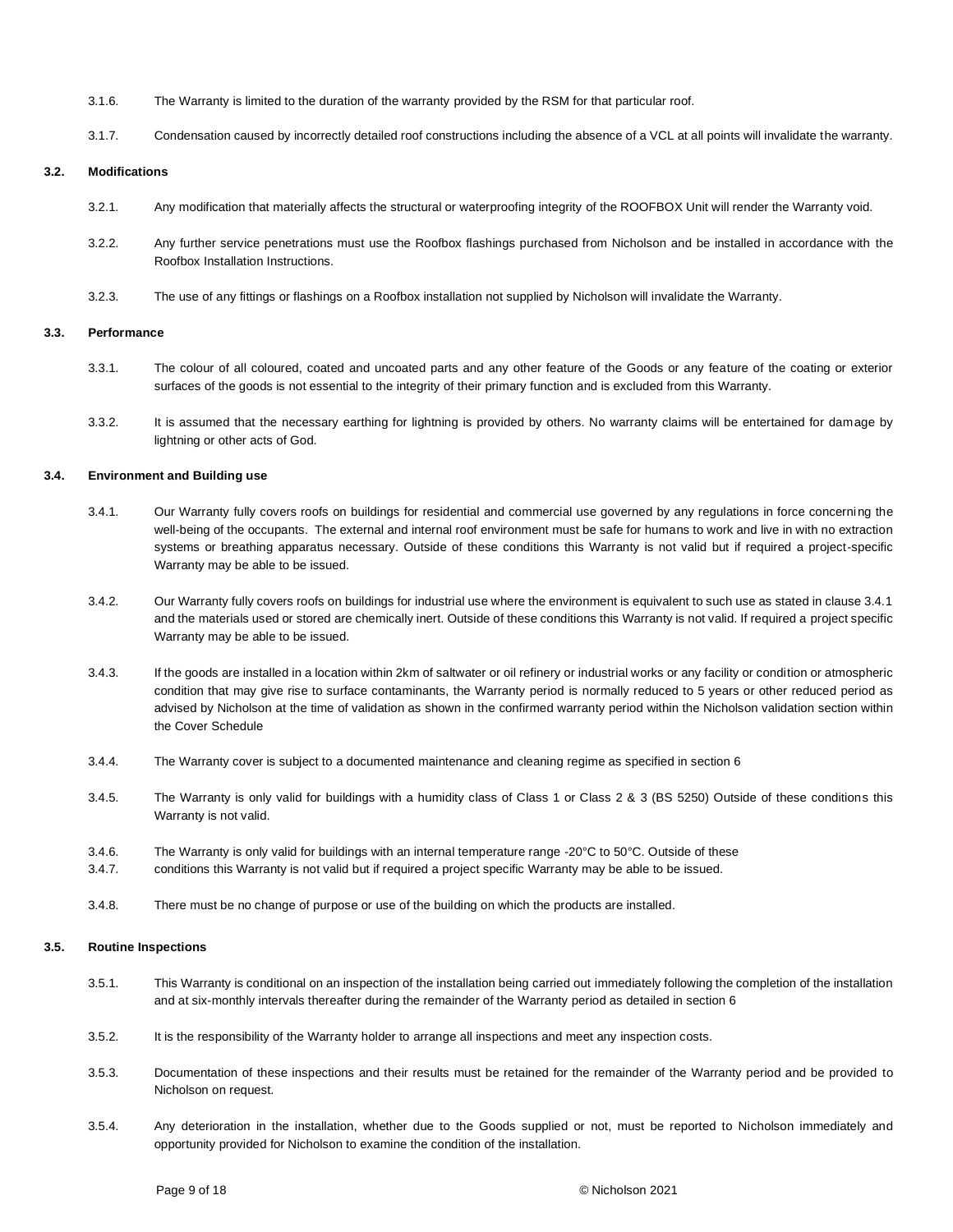- 3.5.5. Any repair necessary must be completed as soon as reasonably practical and the Warranty shall be suspended until such repair is complete.
- 3.5.6. Documentation of the repair must be retained for the Warranty period and provided to Nicholson on request.
- 3.5.7. Nicholson and/or its representatives shall be allowed free and safe access to carry out any actions which are their responsibility.

# **3.6. Storage of Products**

3.6.1. The Buyer must ensure that the Goods are stored with all due care and that they do not suffer any damage or corrosion prior to installation.

# **3.7. Installation**

- 3.7.1. The Goods must be installed by a competent installer in line with current good practice and in accordance with the Nicholson product installation instructions supplied.
- 3.7.2. The Goods must be installed in a workmanlike manner using reasonable care and skill so as to avoid damaging the products or the roof on which it is used.
- 3.7.3. The installer must examine each product before and during installation and reject any products which appear from visual inspection to be defective.
- 3.7.4. The Goods should be installed using appropriate fixings for the application having regard for the design loadings in each case.
- 3.7.5. Any penetration through a Roofbox cabinet must be made using a proprietary Roofbox services flashing kit supplied by Nicholson. Care should be taken to ensure that the structural integrity of the Roofbox cabinet is maintained and any cut edges are covered with a proprietary Roofbox flashing kit and not left exposed to the elements. Any such changes/additional penetrations should be listed in the routine general inspection logbook

# **3.8. Design**

- 3.8.1. The design of the building and its structure and elements must be to the minimum standard of mechanical performance laid down from time to time in the appropriate Codes of Practice or Building Regulations. It is the Buyer's responsibility to ensure that this is so.
- 3.8.2. The design of the roof on which the Goods are used should be free draining, laid to falls and conform to current Codes of Practice and relevant Building Regulation in force at that time.
- 3.8.3. Any damage to the building or roof caused as a result of the Goods becoming submerged in water is excluded from the scope of this Warranty.
- 3.8.4. Third Party Products and any other materials used or present in the application and their effect on the performance of the Goods are not the responsibility of Nicholson. The designer and contractor are responsible for checking and verifying that the performance of the Goods will not be adversely affected by other materials used.

# **4.0 Limitations and Exclusions**

- 4.1 Where the holder of the Warranty is not the same as the installer of the Goods, the Warranty will only apply for installations where the Warranty holder can confirm to Nicholson that the installation is satisfactory, and is able to provide on demand, proof that the installation methods and standards of the project have been approved.
- 4.2 This Warranty is conditional on the accuracy of the information about the installation provided to Nicholson at the time the Goods were supplied to the Buyer, and shall be void if any relevant information is found to be materially different to that provided to Nicholson.
- 4.3 Damage resulting from any attachment, extension, modification, alteration, repair or maintenance work to the installation shall render the Warranty void.
- 4.4 Nicholson shall only be liable under this Warranty provided written notice is given as soon as practicable after the alleged failure and in any event within 14 days of the date on which the owner or occupier of the building ought reasonably to have become aware of the alleged failure. Nicholson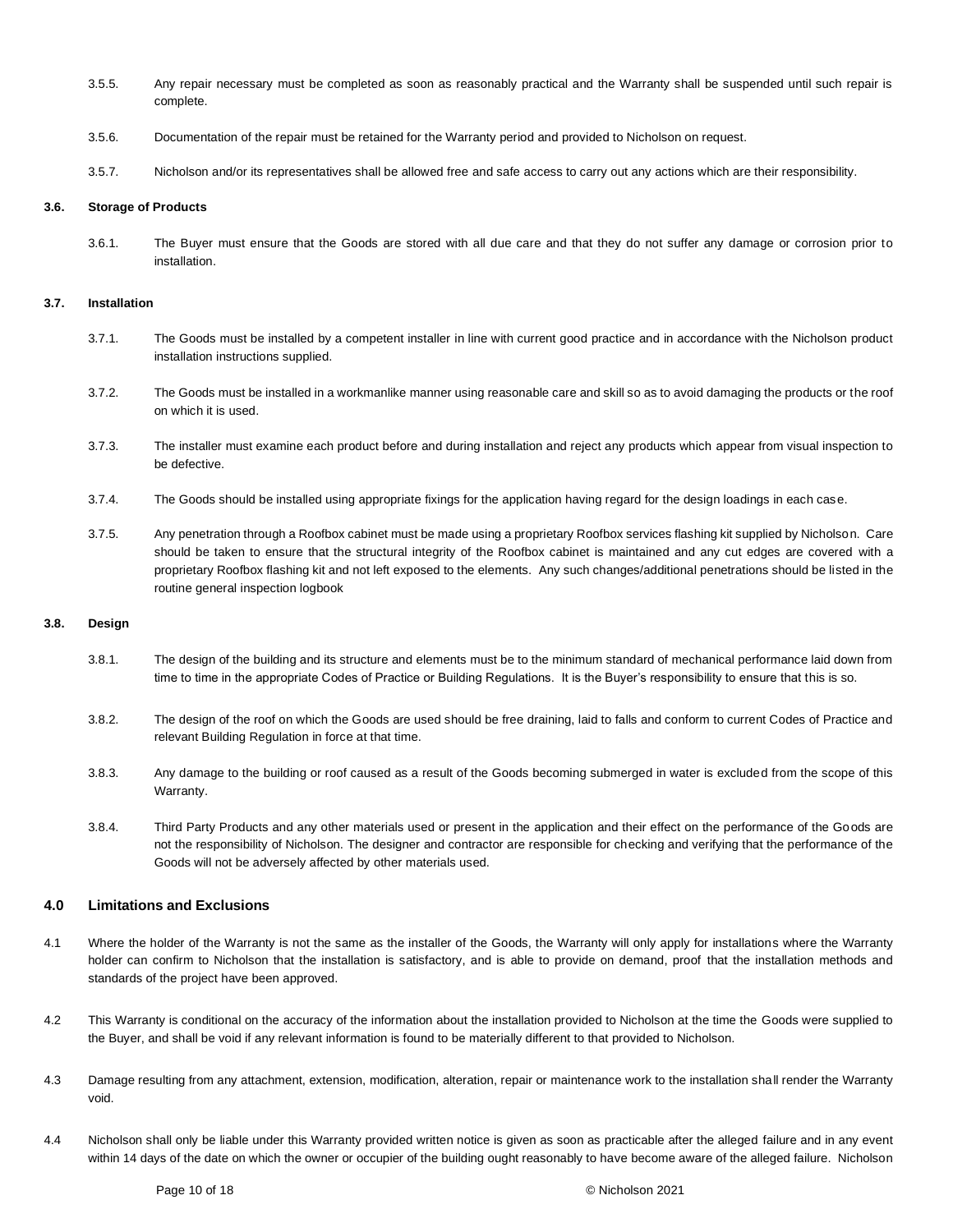must be allowed immediate access to the affected area and remedial work must not be carried out before being agreed in writing by Nicholson. This does not apply to any temporary weather proofing or temporary repair work necessary to prevent any escalation of damage to the roofing installation.

- 4.5 Nicholson's obligation under this Warranty in respect of rectification of defective Goods (as referred to in clause 1.5 above) is limited exclusively to restoring the defective Goods to meet the remaining length of the original Warranty Period. Accordingly the Warranty Period for any repaired or replaced product or parts shall be limited to the unexpired period for the original supplied Goods.
- 4.6 Nicholson shall not be deemed to be in breach of this Warranty by reason of any failure to perform any of Nicholson's obligations in relation to the Goods, nor liable for any consequences, if the failure was due to Force Majeure.
- 4.7 This Warranty does not extend to include any Third Party Products unless any such items are specifically referred to in the Warranty Cover Schedule. Unless otherwise specified in the Warranty Cover Schedule, Nicholson's liability for all Third Party Products supplied by it as part of the Contract shall be limited to the equivalent liability to Nicholson of the manufacturers or suppliers of such materials or services.
- 4.8 This Warranty is not assignable without Nicholson's prior written consent.
- 4.9 Nicholson shall have no liability in contract, tort (including negligence or breach of statutory duty) or otherwise howsoever, and whatever the cause thereof, for any increased costs and expenses, for any loss of profit, business, contracts, revenues or anticipated savings, or for any special, indirect or consequential loss or damage of any nature whatsoever, provided always that Nicholson shall have no limit on its liability for death or personal injury caused by Nicholson's negligence or the negligence of Nicholson's employees.
- 4.10 Warranty is invalid in instances of wilful damage including the use of the Roofbox to gain forced or unlaw entry to the building.

# **5.0 General**

- 5.1 This Warranty shall be governed by and construed in accordance with the Laws of England and Nicholson and the Buyer of the Goods submit to the exclusive jurisdiction of the English Courts.
- 5.2 Subject as expressly provided in this Warranty, all warranties, conditions or other terms implied by statute or common law or course of dealings are excluded to the fullest extent permitted by law. To the fullest extent permitted by law this Warranty is in lieu of all other specific warranties and conditions express or implied, and is exclusive and replaces all other warranties, conditions, representations and guarantees in relation to the Goods whether express or implied, whether by statute, at law, in equity or otherwise. Nothing in this Warranty shall exclude or limit Nicholson's liability for death or personal injury caused by its negligence.
- 5.3 If any provision of this Warranty is held by any competent authority to be invalid or unenforceable in whole or in part, the validity of the other provisions of this Warranty and the remainder of the provision in question shall not be affected thereby.
- 5.4 This warranty is applicable to UK locations only. Any locations outside the United Kingdom will be considered only upon appli cation and will not be covered by this warranty unless specifically agreed in writing by a director of Nicholson

# **6.0 Operation, Maintenance and Cleaning**

- 6.1 The Roofbox is designed primarily to provide a weathered detail where ductwork, cabling and pipework penetrate the roof weathering layer. The Roofbox consists of an aluminium cabinet, manufactured to suit specific roof opening sizes, pre-insulated side and lid panels and individual weathering items for weathering protection to individual duct or pipework penetrations.
- 6.2 Roofbox products are supplied for assembly and installation on site by others. Any final checks and commissioning should be carried out by operatives in accordance with recommendation set out in the site-specific installation instructions.
- 6.3 At no time should the Roofboxes be used for access purposes. The Roofbox is not designed to take the weight of personnel. At no time should the Roofbox be used to support the weight of any personnel. Do not stand on Roofbox lids in any circumstances. The facilities management team must ensure that any building users/occupants are fully aware of this
- 6.4 Protective coverings to Roofbox panels and accessories should be removed as soon as possible following installation, preferably within 30 days of arrival on site. Extended periods of adhesion can leave residue on the surface of the panel when the protection is removed.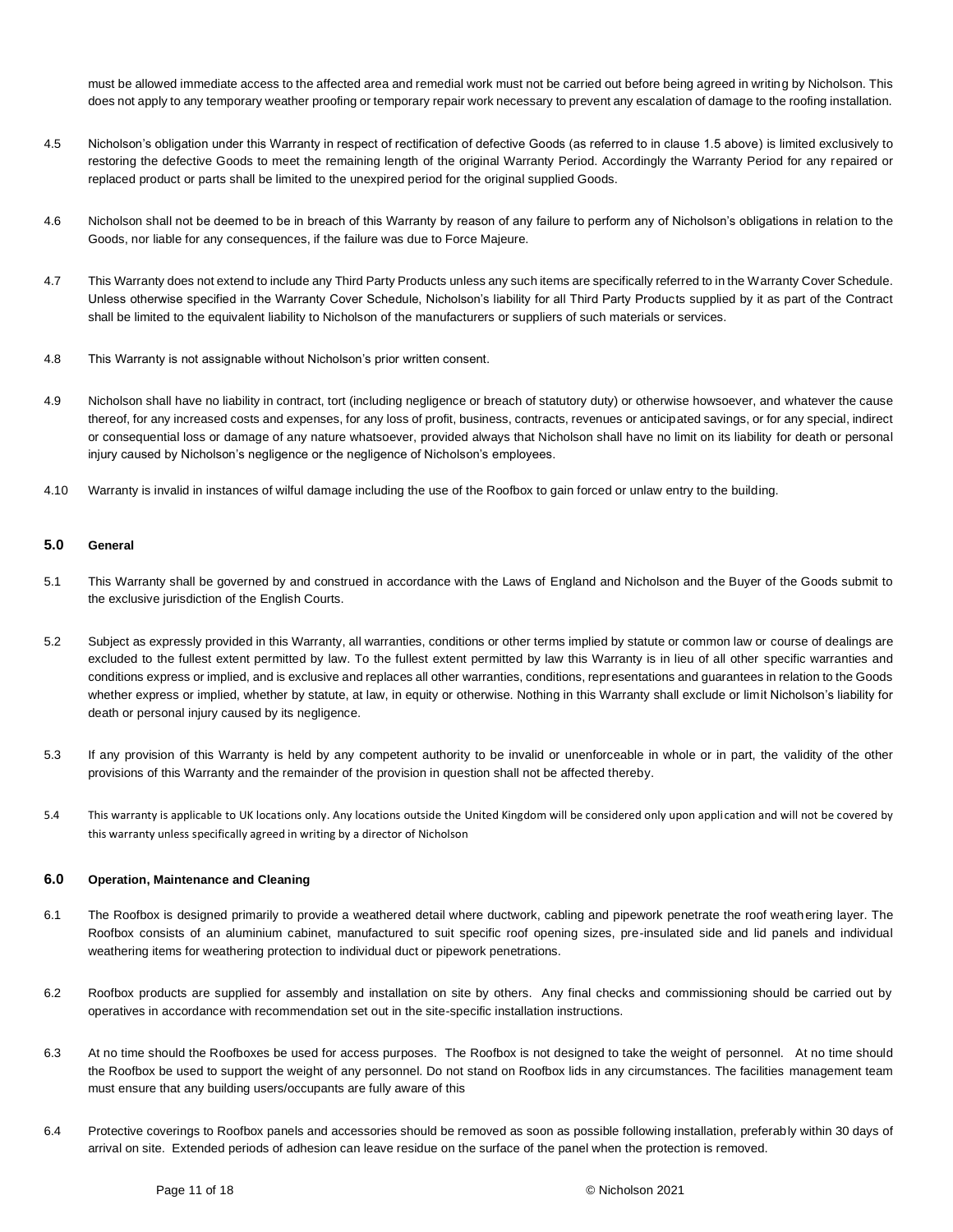- 6.5 Any items damaged through accident or abuse once installed, can be ordered for replacement by contacting [info@nicholsonsts.com](mailto:info@nicholsonsts.com) and quoting the project name and Roofbox location number. Roofbox spares are not normally held as stock items, due to the bespoke nature of the design and lead times may vary according to material availability at the time of enquiry. On some occasions, depending on the requirement, whole cabinets may require replacement as these are supplied as pre-fabricated units.
- 6.6 To maintain the product in good condition, the facilities team responsible for the maintenance of the building must ensure that a surface-cleaning regime is implemented. All surfaces of Roofbox parts should be regularly cleaned with a mild detergent dissolved in water to remove any deposits or contaminant build-ups. In normal circumstances this cleaning process must take place at six monthly intervals. If the location is within 2km of saltwater or oil refinery or industrial works or any facility or condition or atmospheric condition that may give rise to surface contaminants, the surfacecleaning process must take place at three monthly intervals. All surface-cleaning events must be documented and recorded for each Roofbox location within a suitable logbook arranged by the facilities team using the template provided within Appendix A. It is a condition of this warranty that all names and contact details of personnel conducting this cleaning regime are recorded in this logbook and this logbook must be made available to Nicholson upon request. Each Roofbox location requires a Cleaning Log sheet which must be held on record within the building`s Operation and Maintenance Manual
- 6.7 An initial inspection is required at building handover or when the facilities team commences the maintenance regime of the building. Further Routine general inspections are required at six monthly intervals to review the general condition of the Roofbox installation including inspecting the condition of all mastic seals, the integrity of seals around penetrations and to detect any potential issues before they become problematic. The checks required for an initial or routine inspection are detailed within the Roofbox Inspection Record Template at Appendix B of this document. All inspections must be conducted in accordance with these Appendix B checks and documented and recorded for each Roofbox location within a suitable logbook arranged by the facilities team. It is a condition of this warranty that all names and contact details of inspecting personnel are recorded in this logbook and this logbook must be made available to Nicholson upon request. A Roofbox Inspection Record Template should be printed and filledin for each Roofbox location for every inspection. Completed Inspection Records must be held on record within the building's Operation and Maintenance Manual
- 6.8 Any future or additional penetration through the cabinets at a later date must be made using a proprietary Roofbox services flashing kit supplied by Nicholson. Care should be taken to ensure that the structural integrity of the Roofbox cabinet is maintained and any cut edges are covered with a proprietary Roofbox flashing kit and not left exposed to the elements. Any such changes/additional penetrations should be listed in the routine general inspection logbook
- 6.9 Any repairs to the Roofbox following damage through accident or abuse, should be carried out in a way which will complement the original installation. Replacement parts can be ordered by contacting [info@nicholsonsts.com](mailto:info@nicholsonsts.com) and quoting the project reference and Roofbox location number
- 6.10 When carrying out maintenance and repairs to the Roofbox which involve the removal of panels and/or lids, extra care should be taken to ensure the safety of personnel as this could expose openings through the roof which may not have any protection against falling to the lower levels. If any Roofbox parts are removed for maintenance or repairs, care must be taken to ensure these are not placed loose on the roof at any time, as parts can blow off the roof in conditions of high wind. Any loose parts must either be fixed down, or taken into the building interior until such time as they are fixed back into place
- 6.11 No known risks are associated with the disposal of Roofbox parts.
- 6.12 The facilities team must hold on record all project-specific drawings relevant to this installation, for reference if necessary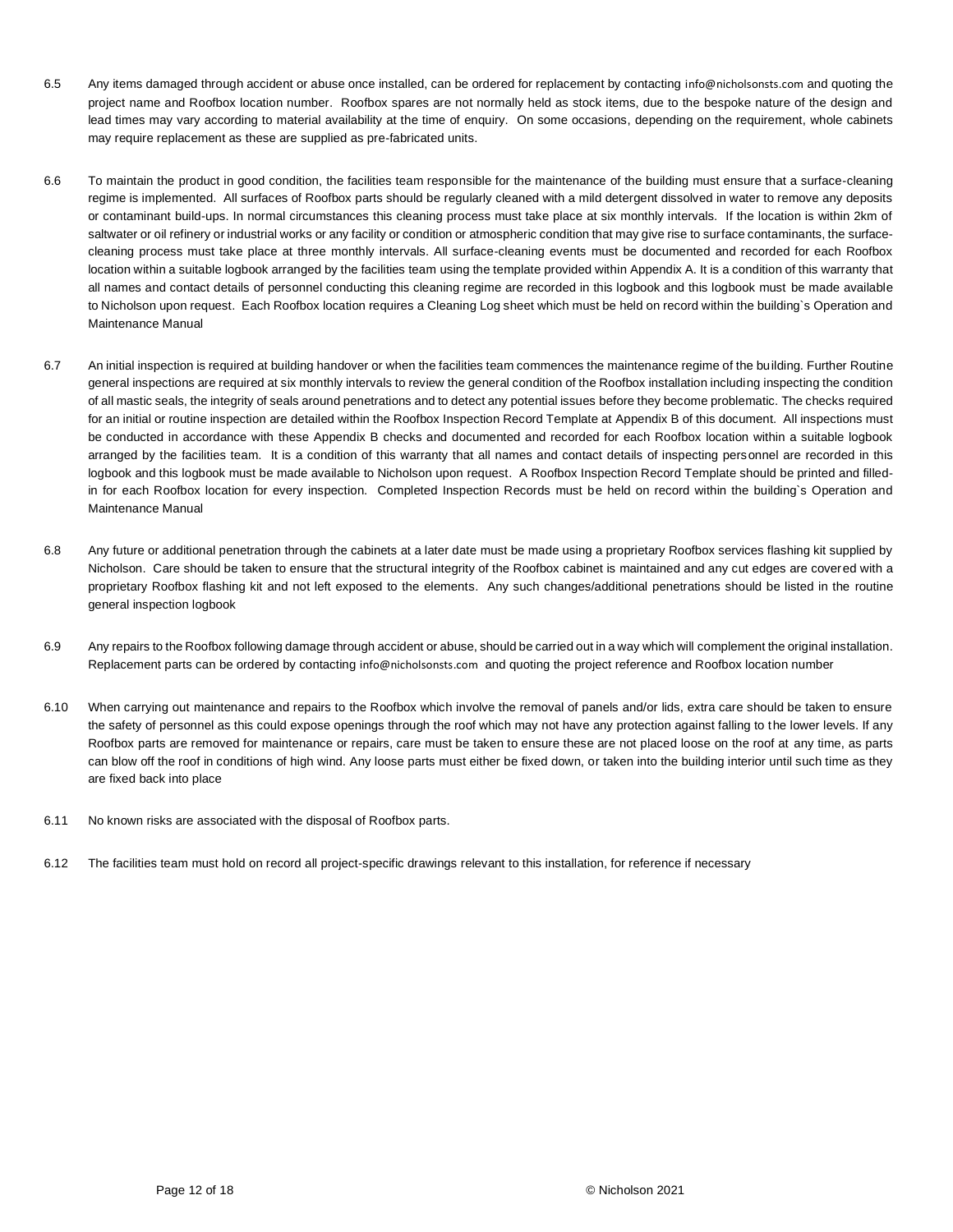Roofbox Cleaning Log **Location Reference ……………** 

| A wash-down with clean water using a non-abrasive sponge, followed by another wash using a mild detergent additive must be carried out at appropriate intervals (see 6.6) and recorded below. |          |                   |                                   |                              |
|-----------------------------------------------------------------------------------------------------------------------------------------------------------------------------------------------|----------|-------------------|-----------------------------------|------------------------------|
|                                                                                                                                                                                               | Date of  |                   |                                   |                              |
| Ref                                                                                                                                                                                           | Cleaning | Name of operative | Works completed<br>satisfactorily | Items reported to management |
|                                                                                                                                                                                               |          |                   |                                   |                              |
| $\mathbf{1}$                                                                                                                                                                                  |          |                   |                                   |                              |
| $\sqrt{2}$                                                                                                                                                                                    |          |                   |                                   |                              |
| $\ensuremath{\mathsf{3}}$                                                                                                                                                                     |          |                   |                                   |                              |
| 4                                                                                                                                                                                             |          |                   |                                   |                              |
| $\,$ 5 $\,$                                                                                                                                                                                   |          |                   |                                   |                              |
| $\,6$                                                                                                                                                                                         |          |                   |                                   |                              |
| $\boldsymbol{7}$                                                                                                                                                                              |          |                   |                                   |                              |
| $\bf 8$                                                                                                                                                                                       |          |                   |                                   |                              |
| $\boldsymbol{9}$                                                                                                                                                                              |          |                   |                                   |                              |
| $10$                                                                                                                                                                                          |          |                   |                                   |                              |
| 11                                                                                                                                                                                            |          |                   |                                   |                              |
| 12                                                                                                                                                                                            |          |                   |                                   |                              |
| 13                                                                                                                                                                                            |          |                   |                                   |                              |
| 14                                                                                                                                                                                            |          |                   |                                   |                              |
| 15                                                                                                                                                                                            |          |                   |                                   |                              |
| $16\,$                                                                                                                                                                                        |          |                   |                                   |                              |
| $17\,$                                                                                                                                                                                        |          |                   |                                   |                              |
| 18                                                                                                                                                                                            |          |                   |                                   |                              |
| 19                                                                                                                                                                                            |          |                   |                                   |                              |
| $20\,$                                                                                                                                                                                        |          |                   |                                   |                              |
| 21                                                                                                                                                                                            |          |                   |                                   |                              |
| 22                                                                                                                                                                                            |          |                   |                                   |                              |
| 23                                                                                                                                                                                            |          |                   |                                   |                              |
| 24                                                                                                                                                                                            |          |                   |                                   |                              |
| 25                                                                                                                                                                                            |          |                   |                                   |                              |
| $26\,$                                                                                                                                                                                        |          |                   |                                   |                              |
| $27\,$                                                                                                                                                                                        |          |                   |                                   |                              |
| 28                                                                                                                                                                                            |          |                   |                                   |                              |
| 29                                                                                                                                                                                            |          |                   |                                   |                              |
| $30\,$                                                                                                                                                                                        |          |                   |                                   |                              |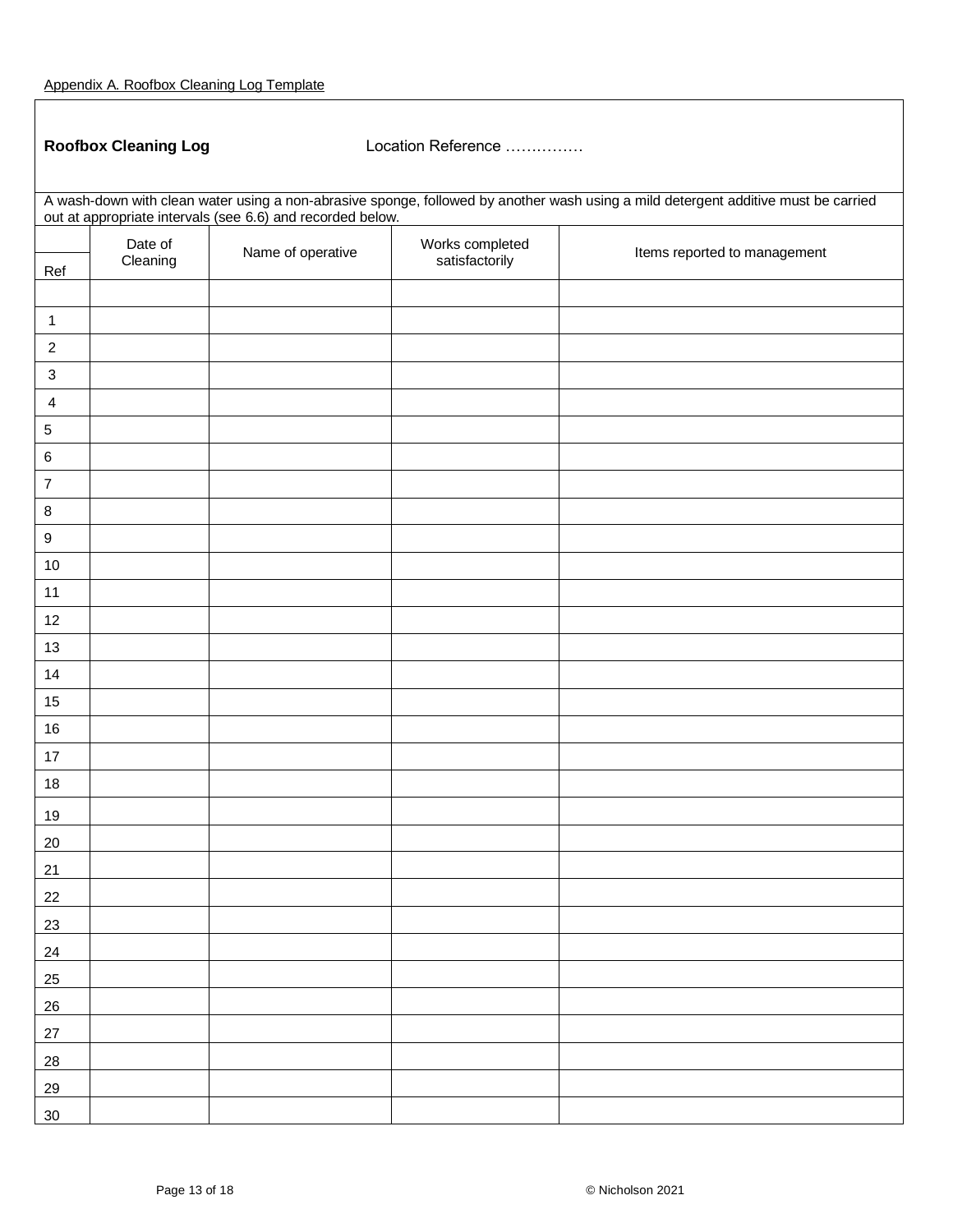$\mathsf{r}$ 

|        | <b>Roofbox Inspection Record Template</b><br>Location Reference                                                                                                   |  |
|--------|-------------------------------------------------------------------------------------------------------------------------------------------------------------------|--|
|        |                                                                                                                                                                   |  |
|        | An inspection must be carried out by a competent member of the facilities maintenance team at appropriate intervals (see 1.7) and<br>observations recorded below. |  |
|        | <b>Inspection Checklist</b>                                                                                                                                       |  |
|        | Enter $\checkmark$ , $\checkmark$ , or N/A<br>Inspections should include, but not be limited to, the following items:                                             |  |
|        | <b>General</b>                                                                                                                                                    |  |
| $\Box$ | The location is clean and tidy, and good housekeeping is being observed                                                                                           |  |
| $\Box$ | Roofbox surfaces in good condition. No surface scratches or exposed aluminium                                                                                     |  |
| $\Box$ | All mastic seals in good state of repair/No loss of integrity with any mastic seals                                                                               |  |
| □      | No leak, condensation or other issue is occurring in the building area beneath the Roofbox                                                                        |  |
| $\Box$ | Other weathering arrangements at weathering interface points in good repair (if applicable)<br><b>Cabinet and Structure</b>                                       |  |
| $\Box$ | Roofbox securely fixed down to roof structure                                                                                                                     |  |
| ⊔      | All fixing elements present and installed                                                                                                                         |  |
| $\Box$ | Roofbox lid and panels clean and undamaged with no scratches or holes other than planned penetration holes                                                        |  |
| $\Box$ | Any holes cut for planned penetration are touched up and no cut edges left exposed<br>Roofers works                                                               |  |
| $\Box$ | Weathering membrane present and correct to kerb upstands                                                                                                          |  |
| $\Box$ | Weathering membrane present and correct over lid upturns at abutment locations (if applicable)                                                                    |  |
| $\Box$ | Weathering membrane present and correct to custom flashings (if applicable)<br><b>MEP Service Routing</b>                                                         |  |
| $\Box$ | Sufficient clearances present -above kerb/from parapet if appropriate                                                                                             |  |
| $\Box$ | Services fall slightly as they pass out of Roofbox cabinet so tracking-back of water is eliminated                                                                |  |
| $\Box$ | All services exit the cabinet in a horizontal plane to allow sealing in vertical plane                                                                            |  |
| $\Box$ | Services exit the cabinet at 90 degrees to the face of the panel                                                                                                  |  |
| □      | Outgoing services extend past the panels by at least 200mm to enable correct fit of final flashings<br><b>Final Weathering Seals</b>                              |  |
| $\Box$ | All mastic seals present and adequately sealed as per spigot fitting instructions                                                                                 |  |
| $\Box$ | Outer flexible flashings present and properly installed                                                                                                           |  |
| $\Box$ | Final mastic seals made to Roofbox lids and side panels (if appropriate)                                                                                          |  |
| □      | Gap-filling tolerances are appropriate—i.e. up to 10mm for mastic, up to 30mm for expanding foam                                                                  |  |
| $\Box$ | Seals to any building elements made with sealant that is compatible to the element<br><b>Other Observations</b>                                                   |  |
|        |                                                                                                                                                                   |  |
|        |                                                                                                                                                                   |  |
|        | Name of inspector                                                                                                                                                 |  |
|        | Contact details                                                                                                                                                   |  |
| Notes  |                                                                                                                                                                   |  |
|        |                                                                                                                                                                   |  |
|        |                                                                                                                                                                   |  |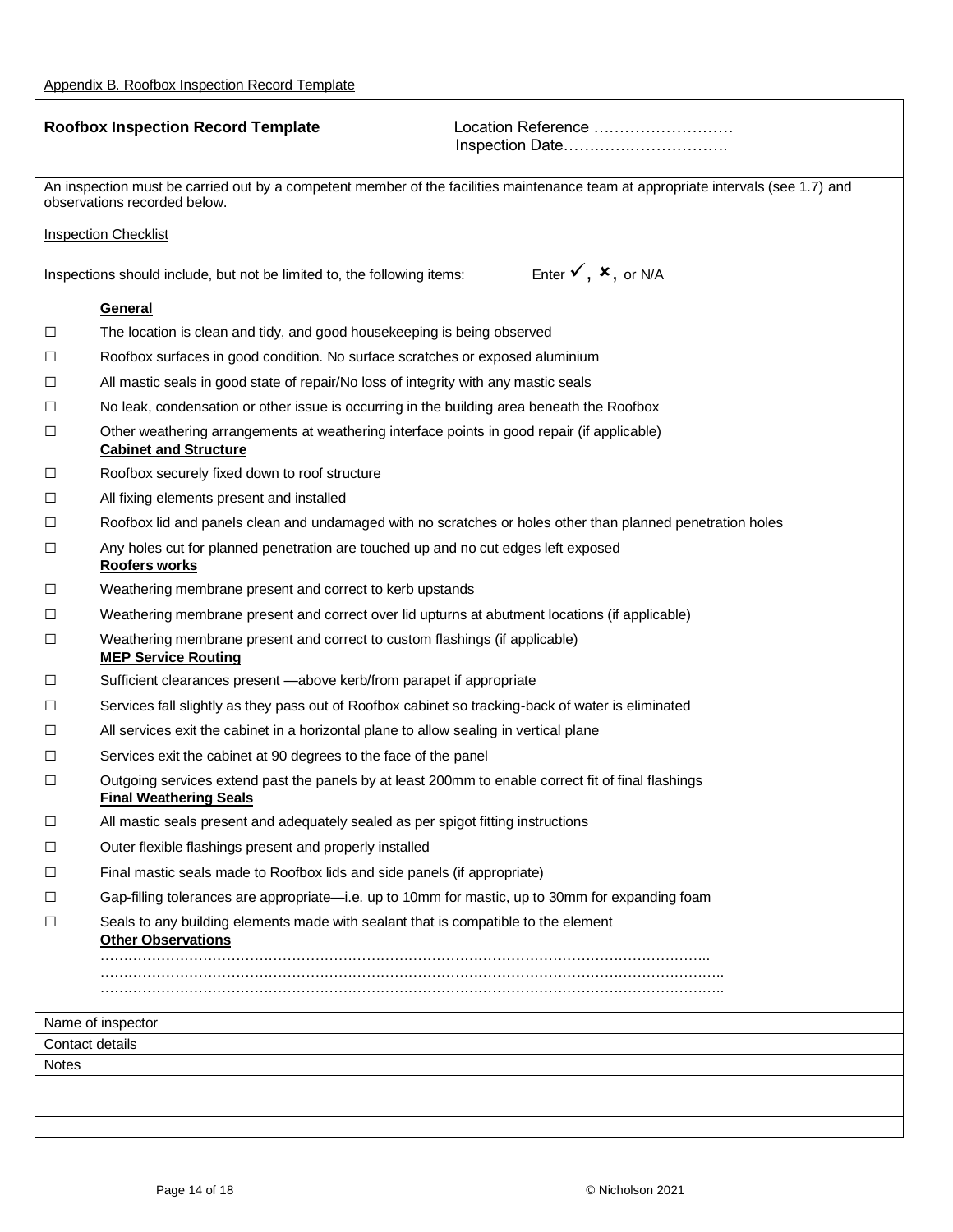# **Nicholson – Terms & Conditions of Sale**

This Contract is between the Buyer (as specified in the Invoice and/or Order Acknowledgment) and Nicholson STS LTD (as defined in these Conditions).

# **1.0 General**

In these Conditions including the Invoice and/or Order Acknowledgment, unless the context otherwise requires, the following words have the following meanings:

"**Nicholson**": Nicholson STS LLP OC412006 registered in England and Wales as a limited liability partnership. Registered office address - Building 15, Gateway 1000, Stevenage, SG1 2FP of trading address, Unit 2, Regent House, Queens Road, Barnet, EN5 4DN.

"**Buyer**": the person, firm or company as specified in the Invoice and/or Order Acknowledgment who agrees to purchase the Goods from Nicholson and to whom Nicholson agrees to sell the Goods.

"**Buyer Specification**": the details (if any) set out by the Buyer in the Invoice and/or Order Acknowledgment.

"**Conditions**": the terms and conditions of sale of Nicholson set out in this document and include any special terms and conditions agreed in writing between the Buyer and Nicholson in accordance with the procedure set out in these Conditions.

"**Contract**": the contract for the purchase and sale of the Goods by the Buyer from Nicholson.

"**Force Majeure**": any event beyond a party's reasonable control, which by its nature could not have been foreseen, or, if it could have been foreseen, was unavoidable, including but not limited to strikes, lock-outs or other industrial disputes, acts of God, war, terrorism, riot, civil commotion, armed conflict, breakdown of plant or machinery, nuclear, chemical or biological contamination, natural disasters, adverse weather conditions or default of supplies or subcontractors.

"**Goods**": the manufactured roof products, systems, or ancillaries which Nicholson is to supply to the Buyer in accordance with these Conditions, and as more specifically set out in the Invoice and/or Order Acknowledgment.

"**Goods Price**": the price for the Goods as agreed between Nicholson and the Buyer and specified in the Invoice and/or Order Acknowledgment.

"**Invoice**": the invoice sent by Nicholson to the Buyer, following payment by the Buyer, specifying quantities, prices, payment status and delivery details in respect of the Goods and to which these Conditions are appended.

"**Order Acknowledgment**": the written acknowledgment of an order received by Nicholson from the Buyer, sent via email by Nicholson to the Buyer confirming quantities, prices, payment status and delivery details in respect of the Goods and to which these Conditions are appended.

# **2.0 Basis of the Sale**

- 2.1 Nicholson shall sell and the Buyer shall purchase the Goods for the Goods Price in accordance with these Conditions, which shall govern the Contract to the exclusion of any other terms and conditions subject to which any such quotation is accepted or purported to be accepted, or any such order is made or purported to be made, by the Buyer.
- 2.2 These Conditions apply to all supplies of Goods made by Nicholson to the Buyer unless a variation is expressly agreed in writing by a director of Nicholson and agreed in writing by the authorised representative of the Buyer.
- 2.3 Nicholson's employees or agents are not authorised to make any representations or warranties concerning the Goods.
- 2.4 Descriptions and illustrations of the Goods in Nicholson's publicity material, price lists and any other published materials are approximate and for general guidance only and do not form any part of the Contract between Nicholson and the Buyer.
- 2.5 Any typographical, clerical or other error or omission in any sale literature, quotation, price list, acceptance of offer, invoice or other document or information issued by Nicholson shall be subject to correction without any liability on the part of Nicholson.
- 2.6 Any drawings, recommendation or suggestion relating to the use of the goods made by Nicholson whether in technical literature or in response to specific enquiry is given in good faith but it is the responsibility of the Buyer to satisfy itself as to the suitability of the Goods for their particular purpose and the Buyer shall be deemed to have done so.
- 2.7 Acceptance of the Goods (even if later rejected by the Buyer in accordance with these Conditions) shall constitute agreement by the Buyer to these Conditions and to the terms of the Contract.

## **3.0 Orders & Specifications**

- 3.1 No order submitted by the Buyer shall be deemed to be accepted by Nicholson and no contract shall come into effect between the parties unless and until confirmed and acknowledged in writing by Nicholson.
- 3.2 The Buyer shall be responsible for the choice of Goods specified in the Invoice and/or Order Acknowledgment and for ensuring the accuracy of the information given in the Invoice and/or Order Acknowledgment and for giving Nicholson any necessary further information relating to the Goods within a sufficient time to enable Nicholson to perform the Contract in accordance with its terms.
- 3.3 The quantity, quality and description of and any specification for the Goods shall be those set out in the Invoice and/or Order Acknowledgment.
- 3.4 If the Goods are to be manufactured or any process is to be applied to the Goods by Nicholson in accordance with a Buyer Specification, the Buyer shall indemnify Nicholson against all loss, damages, costs and expenses awarded against or incurred by Nicholson in connection with or paid or agreed to be paid by Nicholson in settlement of any claim for infringement of any patent or intellectual property rights of any other person which results from Nicholson's use of the Buyer's Specification.
- 3.5 Nicholson reserves the right to make any changes in the specification of the Goods which are required to conform to any applicable safety or other statutory requirements, or which do not materially affect their quality or performance.
- 3.6 Where Nicholson manufactures a bespoke product, or the Goods are not of a standard size usually produced by Nicholson then the Buyer shall pay the Goods Price in advance of any acceptance of the order by Nicholson.
- 3.7 Goods quoted as ex-stock are subject to availability.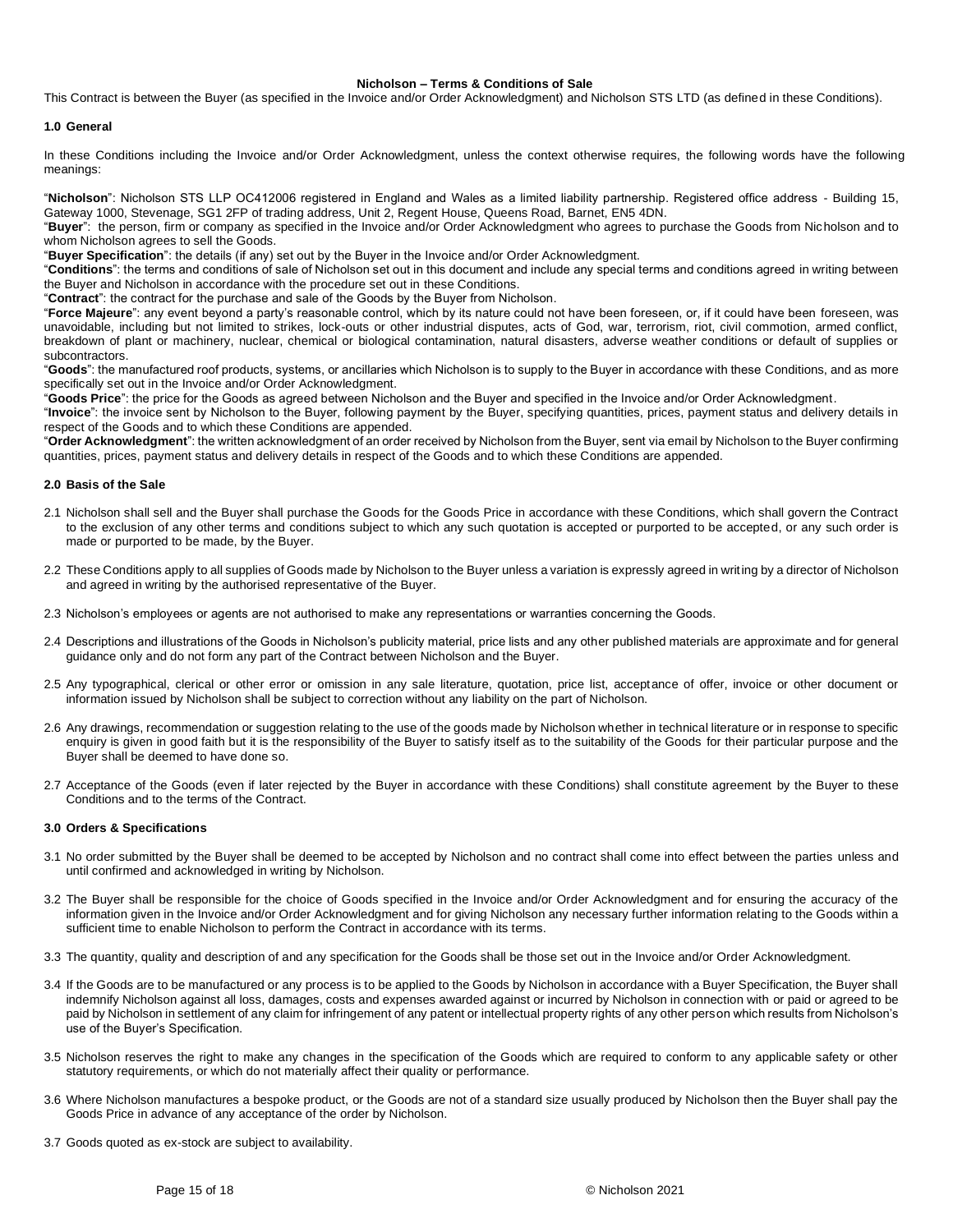# **4.0 Prices**

4.1 Nicholson reserves the right to alter prices quoted in price lists or other published materials at any time without notice.

4.2 Unless otherwise stated in writing, all listed prices and the Goods Price are exclusive of and therefore subject to the addition of VAT at the prevailing rate.

# **5.0 Terms of Payment**

- 5.1 Goods must be paid for at the time of order, unless, at Nicholson's discretion, credit terms have been granted to the Buyer.
- 5.2 Where Nicholson has agreed to grant credit, payment must be made by the Buyer to Nicholson not later than 30 Days after the invoice date.
- 5.3 If the Buyer fails to pay the total of any sum due on the due date in accordance with clause 5.1 or clause 5.2, as the case may be, then Nicholson shall be entitled to:
	- 5.3.1 cancel the Contract or suspend any further deliveries to the Buyer;
	- 5.3.2 appropriate any payment made by the Buyer to such of the Goods (or goods supplied under any other contract between the Buyer and Nicholson) as Nicholson may think fit (notwithstanding any purported appropriation by the Buyer);
	- 5.3.3 charge the Buyer interest (both before and after any judgement) on the amount unpaid, at the rate of 8% per annum above the Bank of England's base rate, for the time being in force until payment in full is made with interest to be charged on a daily basis.
- 5.4 Nicholson will not exercise its right to cancel the Contract under clause 5.3 without first notifying the Buyer that he has failed to make payment in full in accordance with these terms of payment and allowing the Buyer three working days from the date of the notification to make the payment in full. Nicholson may give this notification in writing or orally.
- 5.5 If the Buyer makes payment late, then the estimated time for delivery of the Goods specified on the Invoice and/or Order Acknowledgment (if any) may be extended by Nicholson at its sole discretion and a new estimated delivery date may be notified to the Buyer.
- 5.6 The agreed credit limit will apply to all outstanding amounts at any point in time.
- 5.7 Credit terms granted to the Buyer may be withdrawn by Nicholson at any time without notice.

# **6.0 Deliveries**

- 6.1 Despatch and delivery dates quoted are estimates only. Nicholson will make every effort to keep to them but accepts no liability for any financial or other loss or damage (whether direct or indirect) if delivery is delayed for any reason whatsoever.
- 6.2 Nicholson will arrange delivery of the Goods within the UK Mainland by means, at Nicholson's discretion, of ordinary Goods transport. The risk in the Goods will pass to the Buyer when they are loaded on to the transport (or are offloaded at their destination if Nicholson or its appointed agent is the carrier).
- 6.3 If the Buyer fails to take delivery of the Goods or fails to give Nicholson adequate delivery instructions at the time stated for delivery then, Nicholson may:
	- 6.3.1 store the Goods until actual delivery and charge the Buyer for the reasonable costs (including insurance) of storage; or
	- 6.3.2 sell the Goods at the best price readily obtainable and (after deducting all reasonable storage, insurance and selling expenses) charge the Buyer for any balance due to make payment up to the Goods Price.
- 6.4 Any claims for damage or loss in transit of the Goods shall be made verbally within 24 hours of delivery and in writing within 3 days of delivery or collection.

# **7.0 Nicholson Returns Policy**

If you find you have over ordered or have excess products you may wish to return them to us for a refund. This page sets out the procedure and associated costs for returning products to us. Nicholson will, at its own discretion, make payment to the Buyer upon receipt of returned Goods subject to a product specific restocking charge. To arrange a return of Goods and subsequent refund a [Returns Form must first be completed.](https://www.nicholsonsts.com/returns-request)

All returns will be subject to the following conditions.

- 7.1 Where Goods are to be returned by the Buyer, the Buyer must notify Nicholson within 40 days of the Invoice or Order Acknowledgment date. Refunds can only be requested by and made to the original Buyer.
- 7.2 Within the restocking charge, Nicholson will arrange collection of the Goods from the address to which they were delivered or elsewhere as advised. It is our preference that Goods are collected from an office address. Missed or failed collections because of the Buyer not being present will be charged at £35.00 each.
- 7.3 The Goods must be clearly addressed to Nicholson and the Buyer is responsible for adequately packaging/protecting the Goods for transit so that they arrive in good condition. Goods lost or damaged in transit due to poor packaging by the Buyer will not be refunded.
- 7.4 Refunds can only be made for Goods that are received undamaged, in the condition in which they were originally received by the Buyer, and in a resaleable condition.
- 7.5 Delivery charges and service charges on the original invoice are not refundable.
- 7.6 Where a quantity discount was given, the discounted amount will be chargeable if the revised Invoice or Order Acknowledgment value is below the threshold value for the relevant discount given.
- 7.7 No refunds can be made for bespoke products or Goods that have been customised or made to unique designs or sizes for the Buyer or where the Buyer has been advised that they are non-returnable. Such Goods will include but not be limited to. (1) AIRTRAK profiles folded to customer specific angles, (2) ROOFTRAK products which include a customer specific membrane. (3) ROOFTRAK products manufactured to a specific upstand height. (4) Non-standard ROOFBOX products that have been specifically designed for the customer.
- 7.8 Subject to the above conditions the restocking charge will be applied as below.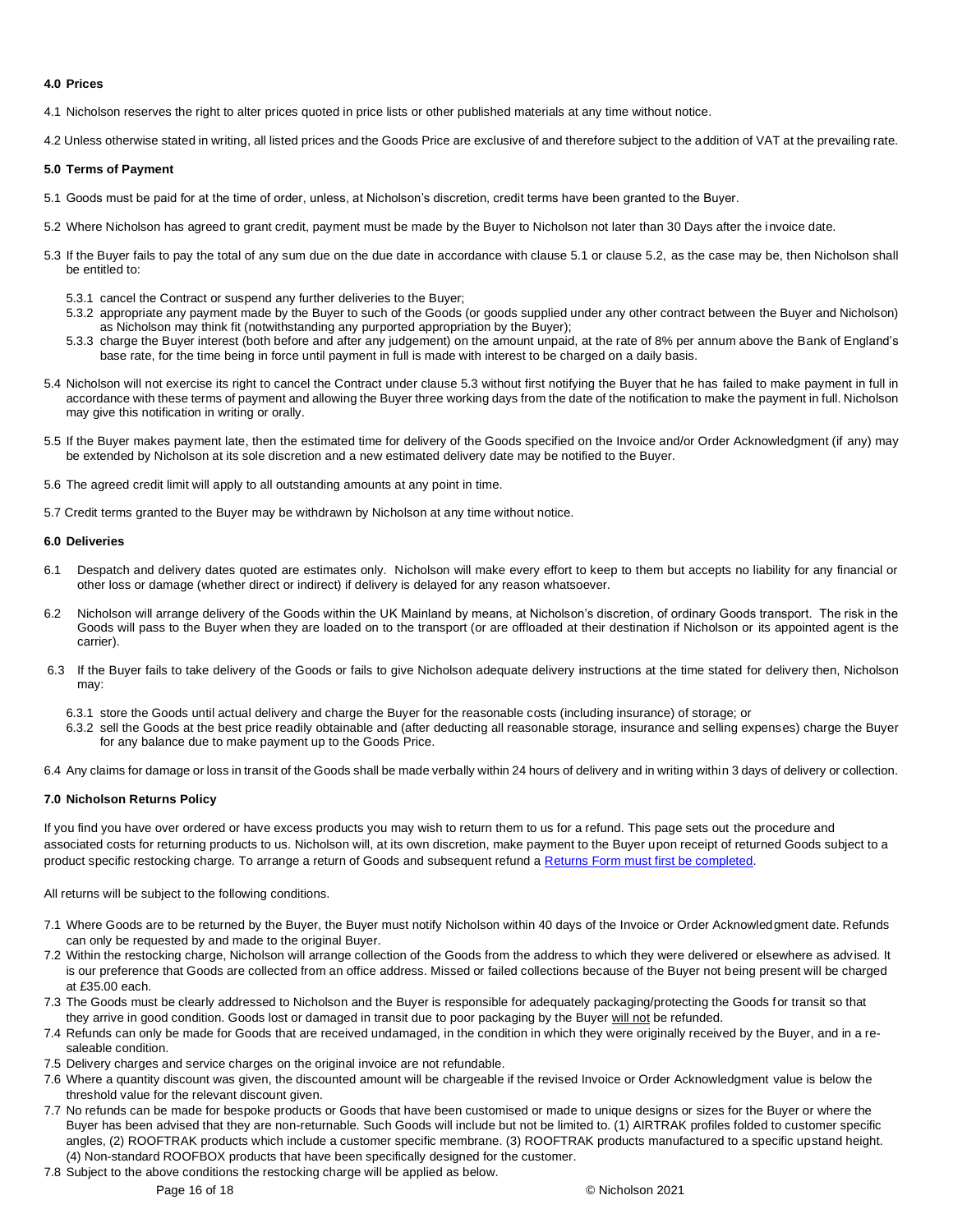AIRTRAK Goods (30%), ROOFPORT Goods (30%), ROOFTRAK Goods (35%), ROOFBOX Goods (35%), Masterform Goods (30%). **Minimum restocking charge £50.00**

7.9 Payment will be made by BACS at the end of the month in which the Goods were received back into stock.

# **8.0 Ownership of Goods**

- 8.1 Notwithstanding delivery and the passing of risk in the Goods, or any other provision of these Conditions, the Goods shall remain Nicholson's sole and absolute property as legal and equitable owner until such time as Nicholson has received, in cash or cleared funds, payment in full of the Goods Price and all other goods the subject of any other contract agreed to be sold by Nicholson to the Buyer for which payment is then due.
- 8.2 Until such time as the Buyer becomes the owner of the Goods, the Buyer shall hold the Goods as Nicholson's fiduciary agent and bailee and shall properly store them on his premises separately from his own goods or those of any other person, protected and insured and readily identifiable as Nicholson's Goods.
- 8.3 Until such time as the property in the Goods passes to the Buyer (and provided the Goods are still in existence and have not been resold) Nicholson shall be entitled at any time to require the Buyer to deliver up the Goods to Nicholson and Nicholson shall be entitled to enter upon any premises of the Buyer or any third party where the Goods are stored and repossess the Goods.
- 8.4 The Buyer shall not be entitled to pledge or in any way charge by way of security for any indebtedness any of the Goods which remain the property of Nicholson.
- 8.5 Until payment due under all contracts between the Buyer and Nicholson has been made in full, in the event of sale of the Goods by the Buyer: a) Nicholson shall be entitled to trace all proceeds of sale received by the Buyer through any bank of other account maintained by the Buyer and:
- b) The Buyer shall if requested by Nicholson in writing to do so assign its rights to recover the selling price of the Goods from third parties concerned.

### **9.0 Warranties and Liability**

- 9.1 Subject to the conditions set out below, Nicholson warrants that at the time of delivery the Goods will correspond with their specification and will be free from defects in material and workmanship.
- 9.2 The above warranty is given by Nicholson subject to the following conditions:
	- 9.2.1 Nicholson shall be under no liability in respect of any defect in the Goods arising from any drawing, design or specification supplied by the Buyer or any failure by the Buyer to comply with Nicholson's design and installation guidelines issued from time to time;
	- 9.2.2 Nicholson shall be under no liability in respect of any defect arising from fair wear and tear, wilful damage, negligence, abnormal working conditions, failure to follow
	- Nicholson's instructions (whether oral or in writing), misuse, alteration or repair of the Goods without Nicholson's approval;
	- 9.2.3 Nicholson shall be under no liability under the above warranty (or any other warranty, condition or guarantee) if the Goods Price has not been paid by the due date for payment;
	- 9.2.4 If the Buyer makes any alteration to any of the Goods without Nicholson's prior written approval then all warranties in the Goods either ex press or implied shall immediately become void.
- 9.3 The above warranty does not extend to parts, material or equipment incorporated in the Goods but not manufactured by Nicholson in respect of which the Buyer shall be entitled only to the benefit of any such warranty or guarantee as is given by the manufacturer to Nicholson.
- 9.4 Subject as expressly provided in these Conditions or to any express warranty or guarantee given by Nicholson in writing and which is expressed to be part of the Contract, all warranties, conditions or other terms implied by statute or common law are excluded to the fullest extent possible.
- 9.5 The Buyer shall within 7 days of the arrival of each delivery of the Goods, notify Nicholson in writing of any defect by reason of which the Buyer alleges that the Goods delivered are not in accordance with the specification and which should be apparent on reasonable inspection.
- 9.6 If either party is affected by Force Majeure it shall promptly notify the other party of the nature and extent of the circumstances in question.
- 9.7 Notwithstanding any other provision of these Conditions, neither party shall be deemed to be in breach of these Conditions, or otherwise be liable to the other, for any delay in performance or the non-performance of any of its obligations under the Contract, to the extent that the delay or non-performance is due to any Force Majeure of which it has notified the other party, and time for performance of that obligation shall be extended accordingly.
- 9.8 If at any time Nicholson claims Force Majeure in respect of its obligations under the Contract with regard to the supply of the Goods, Nicholson shall, where possible, be entitled to obtain from any other person such quantity of the Goods as Nicholson is unable to supply and Nicholson shall be entitled to supply those goods to the Buyer and the Buyer shall not be entitled to reject those goods on the basis that they have not been manufactured by Nicholson.
- 9.9 As a condition precedent to any claim by the Buyer which is based on any defect in the quality or condition of the Goods or their failure to correspond with specification the Buyer shall notify Nicholson within 7 days after discovery of the defect or failure. If the Buyer does not notify Nicholson accordingly, the Buyer shall not be entitled to reject the Goods and Nicholson shall have no liability for any such defect or failure, and the Buyer shall be bound to pay the Goods Price as if the Goods have been in accordance with the Contract and any specification.
- 9.10 Where any valid claim in respect of the Goods which is based on any defect in the quality or condition of the Goods or a part of the Goods or their failure to meet specification is notified to Nicholson in accordance with these Conditions, Nicholson shall be entitled to replace the Goods (or the part in question) or at Nicholson's sole discretion, refund to the Buyer the Goods Price where all of the Goods are defective (or a proportionate part of the Goods Price where not all the Goods are defective) but Nicholson shall have no further liability to the Buyer.
- 9.11 Except in respect of death or personal injury caused by Nicholson's negligence Nicholson shall not be liable to the Buyer for any consequential loss or damage however caused which arises out of or in connection with the supply of the Goods or their use or sale by the Buyer, except as expressly provided in these Conditions, or any losses arising as a result of any third party bringing a claim in respect of any nature whatsoever.